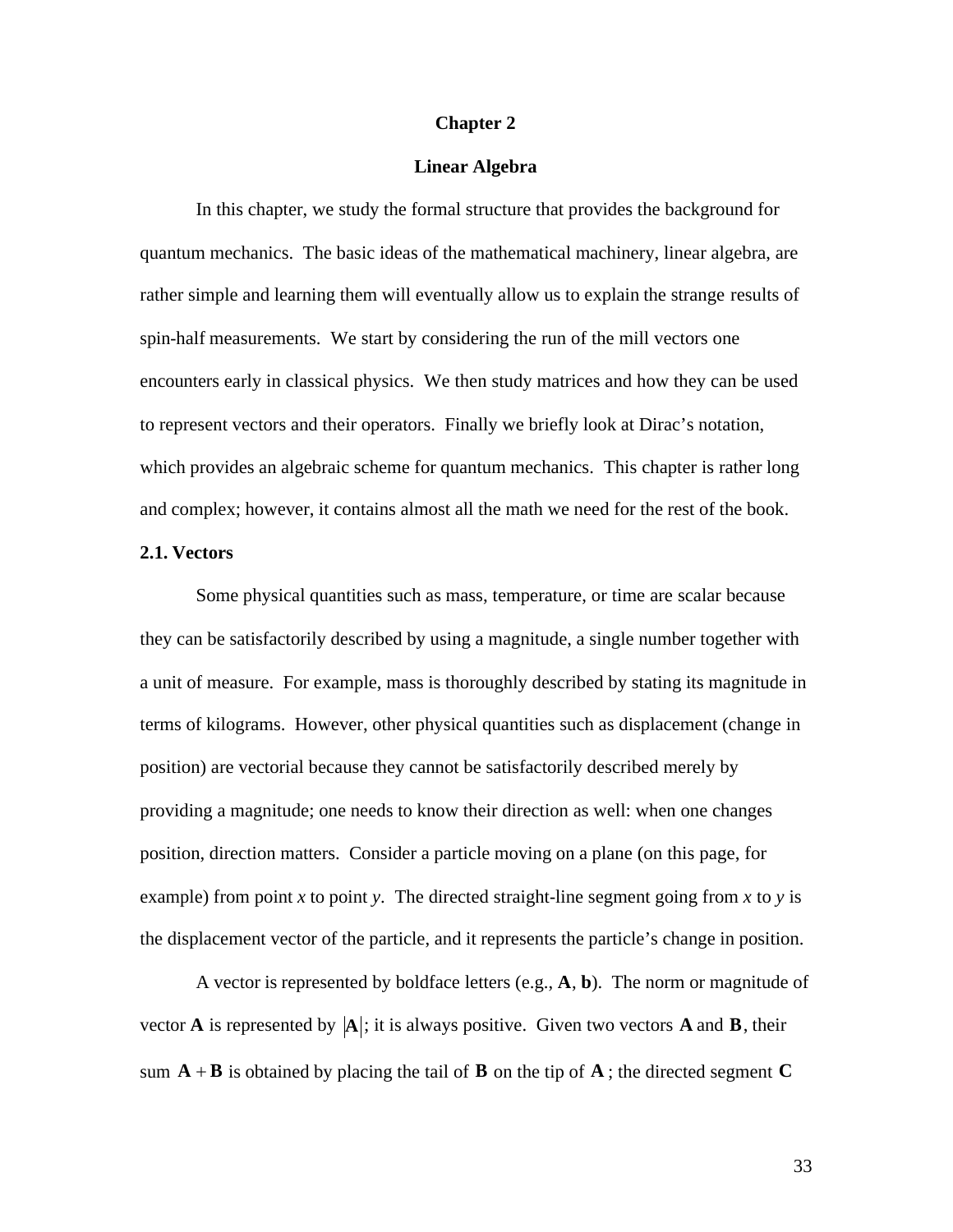joining the tail of  $\bf{A}$  to the tip of  $\bf{B}$  is the result of the addition. Equivalently, one can place **A** and **B** so that their tails touch and complete the parallelogram of which they constitute two sides. The directed segment **C** along the diagonal of the parallelogram and whose tail touches those of  $\bf{A}$  and  $\bf{B}$ , is the result of the addition (Fig. 1).



Figure 1

Notice that vector addition is commutative  $(A + B = B + A)$  and associative

 $(A + [B + C] = [A + B] + C$ .

The negative of  $\bf{A}$  is the vector with the same magnitude but opposite direction and is denoted by  $-A$ . The difference  $B - A$  is  $B + (-A)$ , namely, the sum of **B** and the negative of **A**. The scalar product of **A** by a scalar  $k$  is a vector with the same direction as **A** and magnitude  $k|\mathbf{A}|$ , and is designated by  $k\mathbf{A}$ .

#### EXAMPLE 2.1.1

Let  $\bf{A}$  as a 3 meters displacement vector due North and  $\bf{B}$  a 4 meters displacement vector due East. Then, **A** + **B** is a 5 meter long vector due North-East; -**A** is a 3 meter vector pointing South;  $B - A$  is a 5 meter vector pointing South-East.

# † **2.2. The Position Vector and its Components**

† Consider the standard two-dimensional Cartesian grid. The position of a point P can be given by the two coordinates *x* and *y*. However, it can also be described by the position vector, a displacement vector **r** from the origin to the point.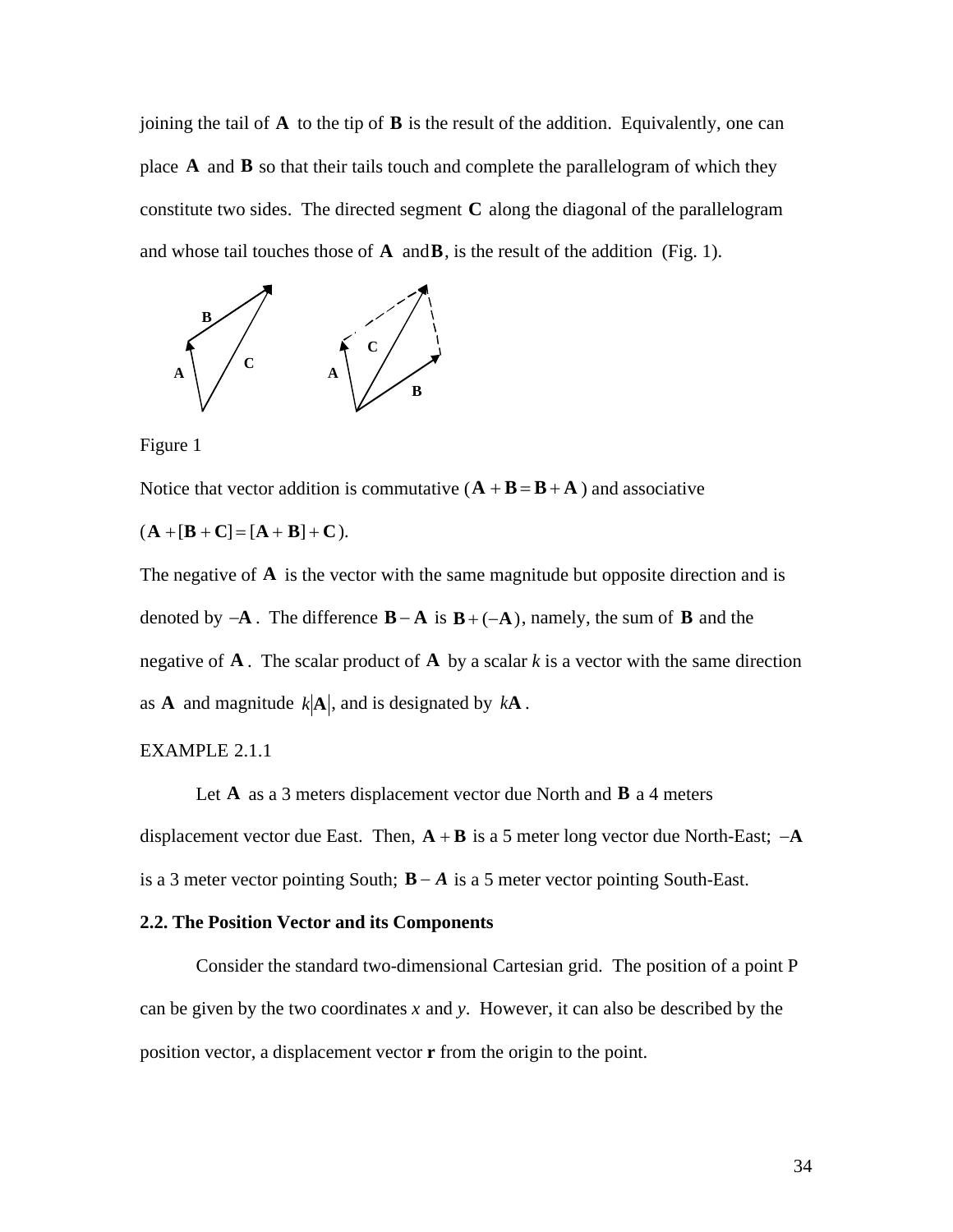



There is an important connection between *x*, *y*, and **r** *.* Let us define two unit vectors **i**,**j** (that is, vectors of magnitude  $|\mathbf{i}| = |\mathbf{j}| = 1$ ) that point in the positive directions of the *x* and *y* then  $\mathbf{r} = \mathbf{li} + 3\mathbf{j}$ .<sup>1</sup> In addition, a look at figure 3 shows that if **A** has components  $A_x, A_y$ , axis respectively. Then,  $\mathbf{r} = x\mathbf{i} + y\mathbf{j}$ . For example, if P has coordinates  $x = 1m$ ,  $y = 3m$ , and **B** has components  $B_x B_y$ , then **R** = **A** + **B** has components  $R_x = A_x + B_x$  and  $R_y = A_y + B_y$ . So, once we know the components of two vectors, we can determine the components of their sum.



Figure 3

 $\overline{a}$ 

<sup>&</sup>lt;sup>1</sup> From now on, we shall denote meters with the symbol " $m$ ". The extension to three dimensions is immediate. One just adds a new unit vector, **k**, perpendicular to the other two.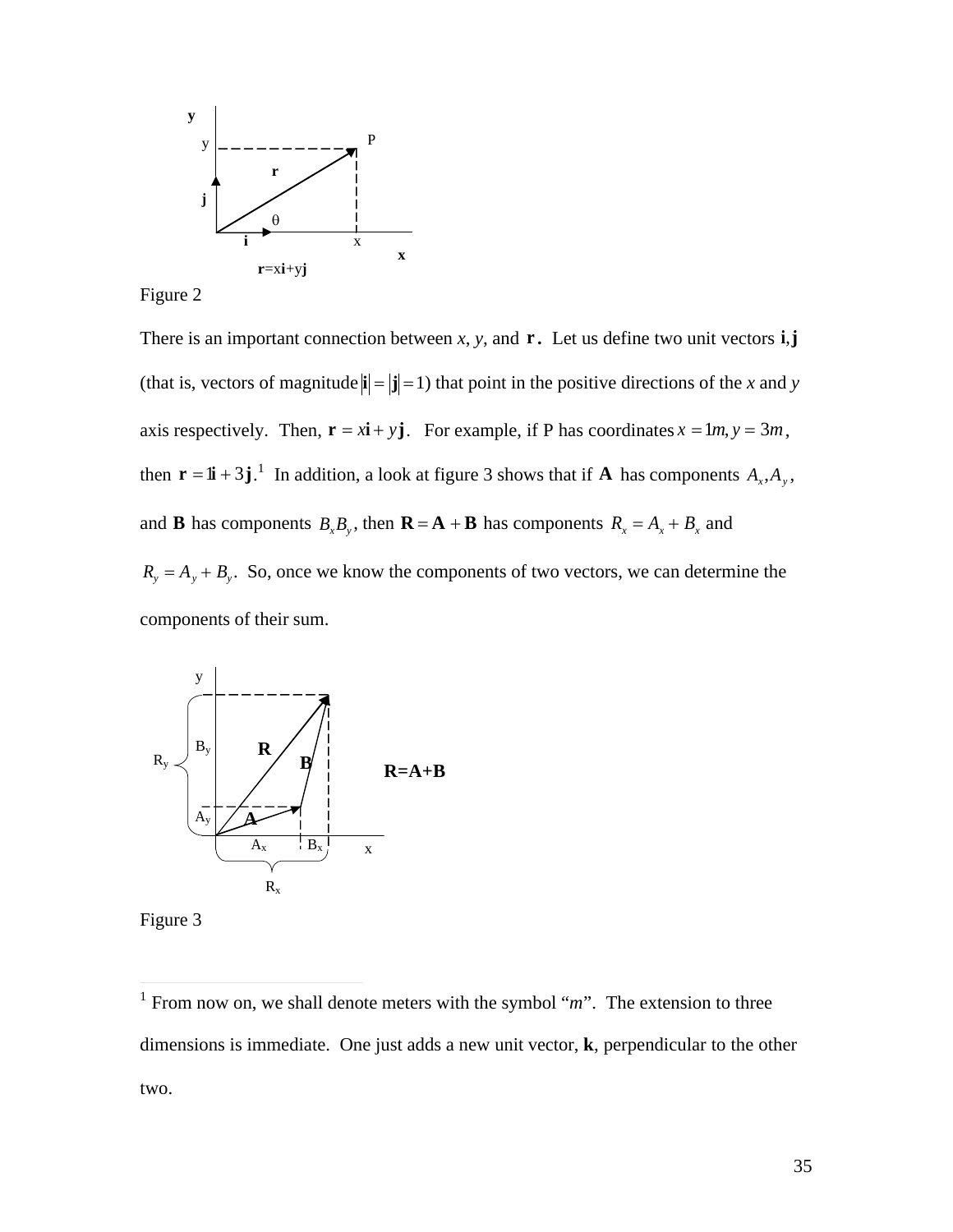This can be extended to three dimensions by adding the unit vector **k** associated with the *z*-axis. The dot product of two vectors **A** and **B**, is the number (a scalar!)

$$
\mathbf{A} \bullet \mathbf{B} = a_x b_x + a_y b_y + a_z b_z. \tag{2.2.1}
$$

EXAMPLE 2.2.1

Let  $\mathbf{r}_1 = 2\mathbf{i} + 3\mathbf{j} + 1\mathbf{k}$  and  $\mathbf{r}_2 = 1\mathbf{i} + 2\mathbf{j} + 1\mathbf{k}$ .

Then,  $\mathbf{r}_1 \bullet \mathbf{r}_2 = 2 + 6 + 1 = 9$ .

#### $\mathcal{L}^{\text{eff}}$ † **2.3 Vector Spaces**

 $\mathcal{L}(\mathcal{L})$ 

 $\overline{a}$ 

 $\mathcal{L}(\mathcal{L})$ 

We are now going to deal with vectors at a more abstract level. In keeping with standard notation, we represent a vector by a letter enclosed in the symbol " $\rangle$ ", called a † "ket." A complex vector space V is a set of vectors  $|A\rangle, |B\rangle, |C\rangle$ ... together with a set of scalars constituted by complex numbers *a*,*b*,*c*…, and two operations, *vector addition* and *scalar multiplication*. 2

Vector addition is characterized by the following properties:

- 1. It is commutative:  $|A\rangle + |B\rangle = |B\rangle + |A\rangle$ .
- 2. It is associative:  $|A\rangle + (|B\rangle + |C\rangle) = (|A\rangle + |B\rangle) + |C\rangle$ .
- $\mathbf{F}^{(n)}$ vector  $|A\rangle$ ,  $|A\rangle$  + 0 =  $|A\rangle$ . 3. There exists a null vector  $|0\rangle$ , usually symbolized simply by 0, such that for every
- $\sum_{k=1}^{n}$ 4. Every vector  $|A\rangle$  has an inverse vector  $|-A\rangle$  such that  $|A\rangle + |-A\rangle = 0$ .

 $\frac{1}{2}$ <sup>2</sup> *i* is an imaginary number whose value is  $i = \sqrt{-1}$ . Algebraically, *i* is manipulated like complex number has the form  $x + yi$ . For example, 3 is a complex number ( $x = 3; y = 0$ ), an ordinary number, that is, a real number, as long as one remembers that  $i^2 = -1$ . A and so are  $\pi + 2i$  ( $x = \pi$ ;  $y = 2$ ), and  $i$  ( $x = 0$ ;  $y = 1$ ).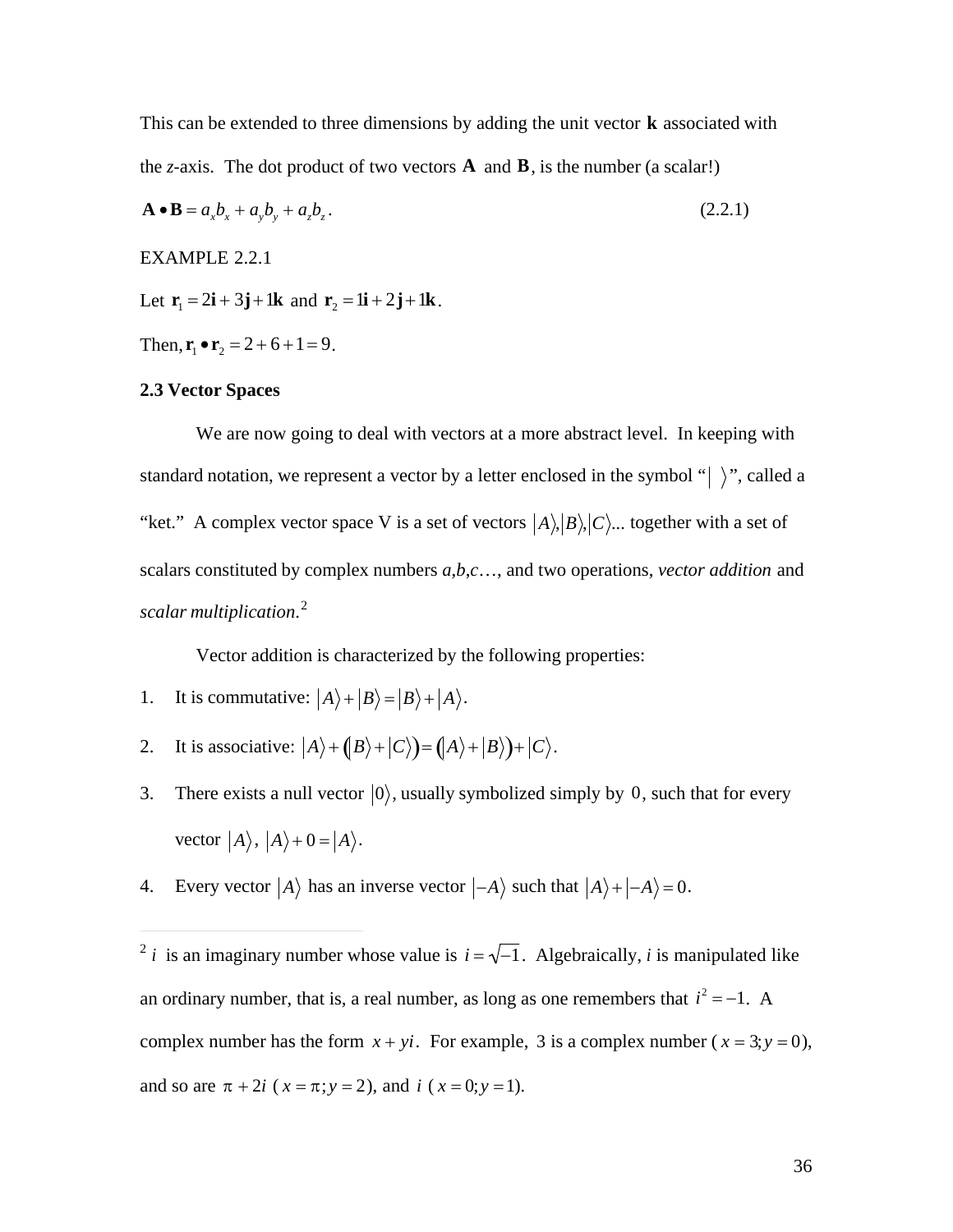Scalar multiplication is characterized by the following properties:

- 1. It is distributive with respect to vector and scalar addition:  $a(\vert A \rangle + \vert B \rangle) = a\vert A \rangle + a\vert B \rangle$ and  $(a+b)|A\rangle = a|A\rangle + b|A\rangle$ , where *a* and *b* are scalars.
- 2. It is associative with respect to multiplication of scalars:  $(ab) \overline{A} = a(b|A)$ , where *a* and *b* are scalars.
- 3.  $0|A\rangle = |0\rangle$ : any vector times 0 is the null vector;  $1|A\rangle = |A\rangle$ : any vector times 1 is the same vector;  $-1|A\rangle = |-A\rangle$ : any vector times  $-1$  is the inverse of the vector.

 $\mathbb{R}^n \times \mathbb{R}^n$  $\mathbf{r}$ for addition and multiplication. In short, addition and scalar multiplication of two vectors follow the usual algebraic rules

We now introduce some important definitions. A linear combination of vectors  $\langle A \rangle, |B \rangle, |C \rangle$ ..., has the form  $c_1 |A \rangle + c_2 |B \rangle + c_3 |C \rangle + \dots$ . For example, any vector in the *xy*is linearly independent of the set  $|A\rangle, |B\rangle, |C\rangle, ...$ , if it cannot be expressed as a linear plane can be expressed as a linear combination of the unit vectors **i** and **j**.<sup>3</sup> A vector  $|X\rangle$  $\mathbf{r}$  + independent of the set **i**,**j**. By extension, a set of vectors is linearly independent if each combination of them. For example, in three dimensions the unit vector **k** is linearly vector is linearly independent of all the others.

A set of vectors is complete (or spans the space) if every vector in that space can be expressed as a linear combination of the members of the set. For example, the set of vectors **i**,**j** spans the space of vectors in the *xy*-plane but not the space of vectors in the

 $\overline{a}$ 

<sup>&</sup>lt;sup>3</sup> We keep representing the unit vectors of standard Cartesian coordinates as we did earlier, namely as **i**,**j**,**k**.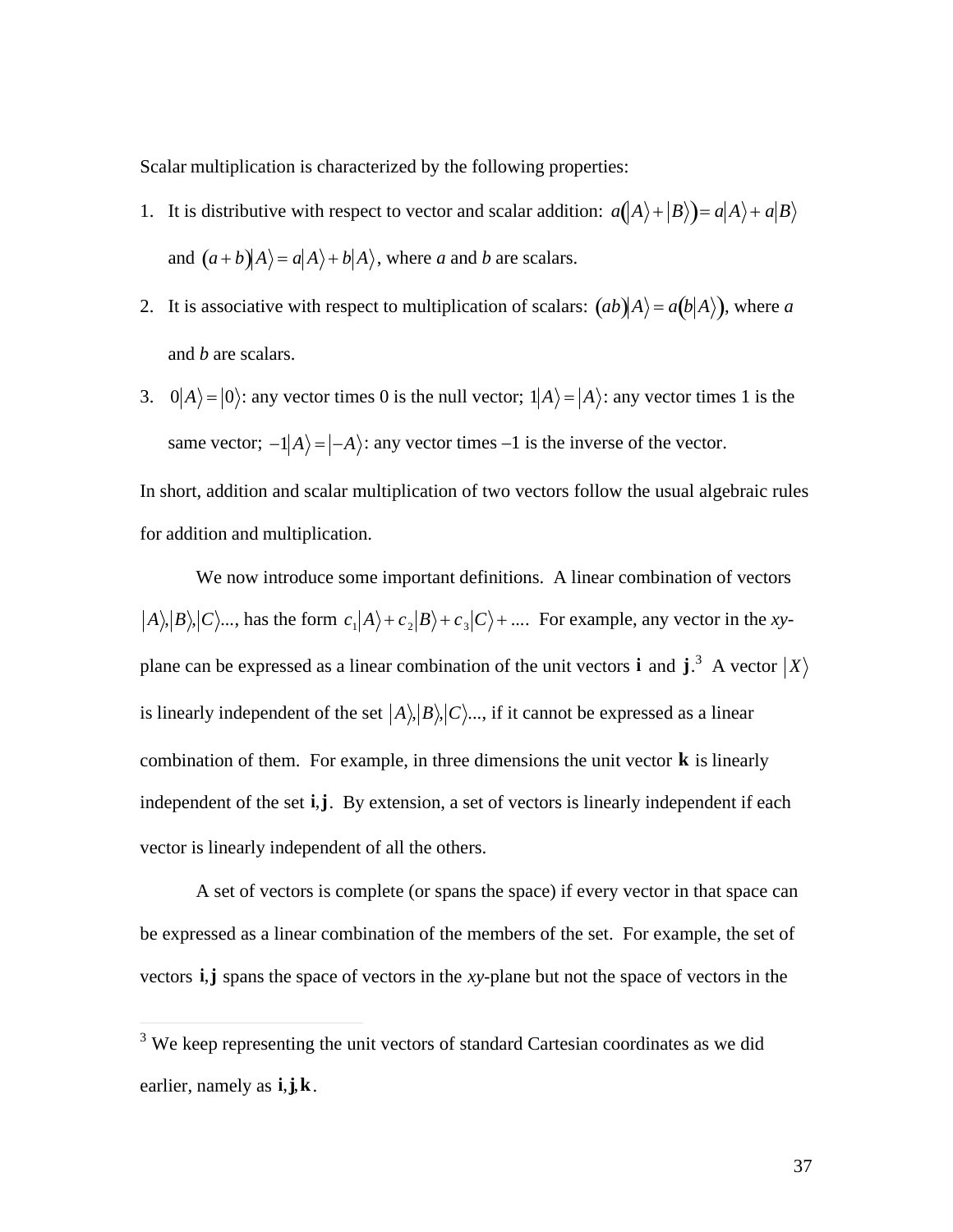*xyz*-plane. A linearly independent set of vectors that spans the space is a *basis* for the space, and the number of vectors in a basis is the dimension of the space. For example, the set  $\{i, j, k\}$  is a basis for the vector space constituted by all the vectors in threedimensional coordinates. Given a space  $V$  *and* a basis for it, any vector in  $V$  has a unique representation as a linear combination of the vector elements of that basis.

#### 2.4 Matrices

A matrix of order  $m \times n$  is a rectangular array of numbers  $a_{jk}$  having m rows and  $n$  columns. It can be represented in the form

$$
A = \begin{pmatrix} a_{11} & a_{12} & a_{13} & \dots & a_{1n} \\ a_{21} & a_{22} & a_{23} & \dots & a_{2n} \\ \dots & \dots & \dots & \dots & \dots \\ a_{m1} & a_{m2} & a_{m3} & \dots & a_{mn} \end{pmatrix}
$$

Each number  $a_{jk}$  in the matrix is an element; the subscripts j and k indicate the element's row and column, respectively. A matrix with only one row is a row matrix; one with only one column is a column matrix. A square matrix is one having as many rows as columns  $(m = n)$ . A matrix whose elements are all real numbers is real; a matrix having at least one complex number as an element is complex. Two matrices are of the same order when they have equal numbers of rows and columns. Two matrices are identical when they have exactly the same elements.

We can now define some operations on matrices and some matrices with properties of interest to us. At times, these definitions may seem confusing. However, a look at the examples should clarify matters quite a bit: often, when it comes to matrices there is less than meets the eye.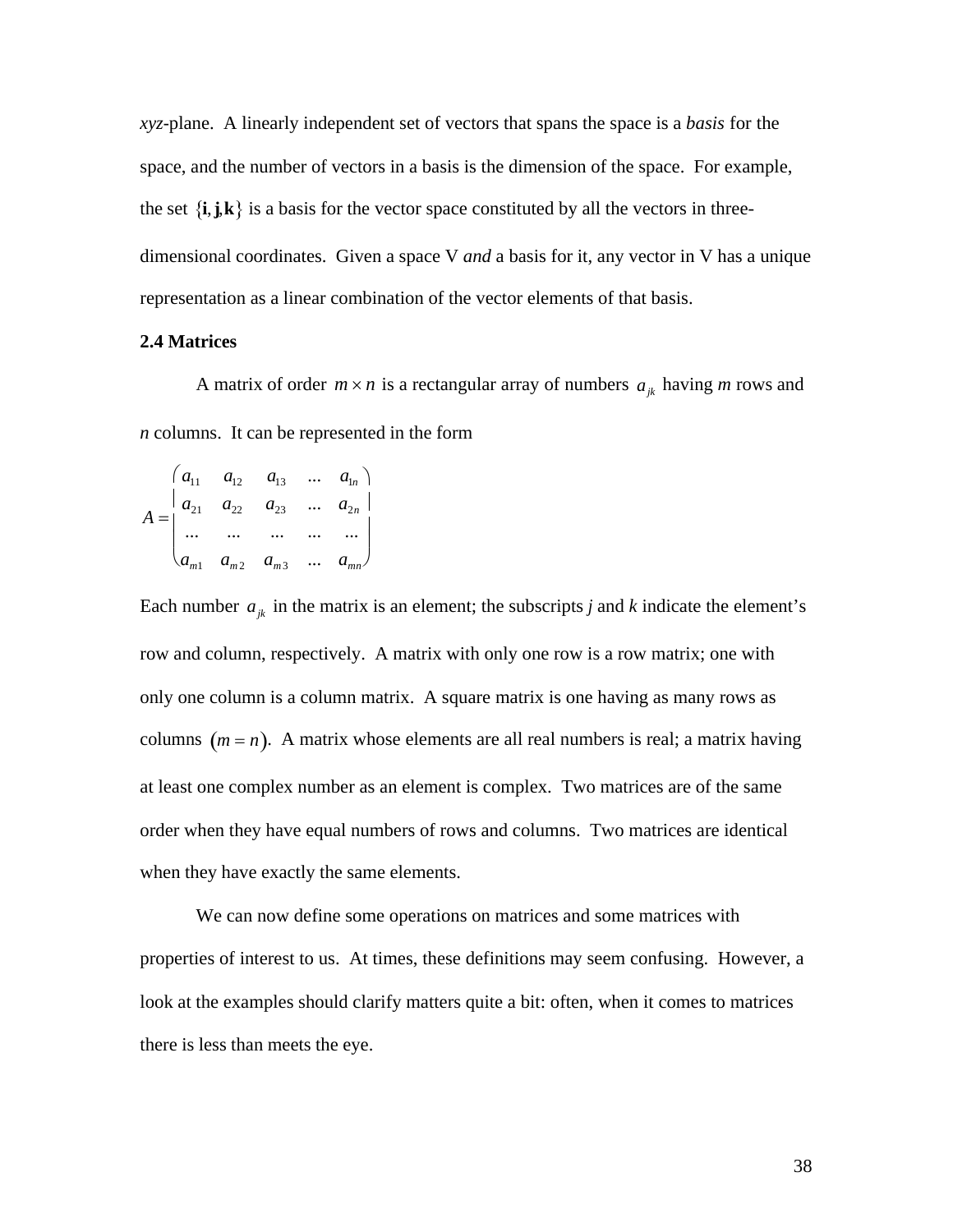If A and B are matrices of the *same order*  $m \times n$ , then the sum  $A+B$  is the matrix of order  $m \times n$  whose element  $c_{jk}$  is the sum of A's element  $a_{jk}$  and B's element  $b_{jk}$ . Subtraction is defined analogously.

Commutative and associative laws are satisfied:

$$
A + B = B + A \tag{2.4.1}
$$

and

$$
A + (B + C) = (A + B) + C. \tag{2.4.2}
$$

If A is a matrix with generic element  $a_{jk}$  and  $\lambda$  any number, then the product  $\lambda A$  is the matrix whose generic element is  $\lambda a_{ik}$ .

The associative law is satisfied:

$$
ab(A) = a(bA). \tag{2.4.3}
$$

Distributive laws with respect to matrix and scalar addition are also satisfied:

$$
a(A+B) = aA + aB, \tag{2.4.4}
$$

and

$$
(a+b)A = aA + bA. \tag{2.4.5}
$$

EXAMPLE 2.4.1

Let 
$$
A = \begin{pmatrix} 2 & -3 \ 1 & 5 \ 7 & i \end{pmatrix}
$$
 and  $B = \begin{pmatrix} 4 & -i \ 2 & 4 \ -7 & 4 \end{pmatrix}$ . Then,  
\n
$$
A + B = \begin{pmatrix} 6 & -3 - i \ 3 & 9 \ 0 & 4 + i \end{pmatrix}; A - B = \begin{pmatrix} -2 & -3 + i \ -1 & 1 \ 14 & i - 4 \end{pmatrix}; 2A = \begin{pmatrix} 4 & -6 \ 2 & 10 \ 14 & 2i \end{pmatrix}; iB = \begin{pmatrix} 4i & 1 \ 2i & 4i \ -7i & 4i \end{pmatrix}
$$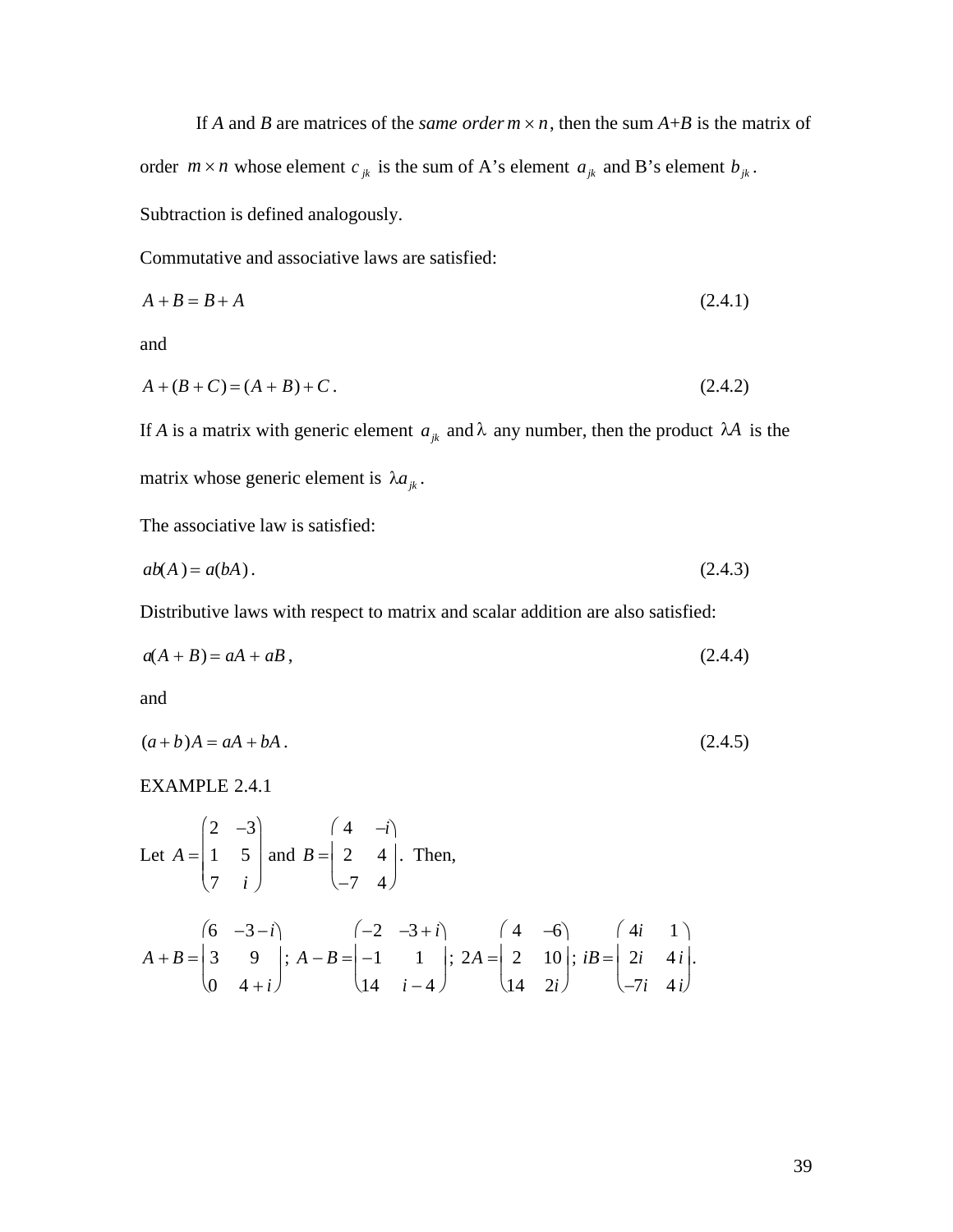Let A be a  $m \times n$  matrix of generic element  $a_{ik}$  and B be a  $n \times p$  matrix of generic element  $b_{jk}$ ; then, the product AB is the matrix C of order  $m \times p$  and generic element

$$
c_{jk} = \sum_{l=1}^{n} a_{jl} b_{lk}^{4} \tag{2.4.6}
$$

**EXAMPLE 2.4.2** 

Let 
$$
A = \begin{pmatrix} 4 & 2 \ -3 & 1 \end{pmatrix}
$$
, and  $B = \begin{pmatrix} 1 & 5 & 3 \ 2 & 7 & -4 \end{pmatrix}$ . Then,  
\n
$$
AB = \begin{pmatrix} 4 \cdot 1 + 2 \cdot 2 & 4 \cdot 5 + 2 \cdot 7 & 4 \cdot 3 + 2 \cdot (-4) \\ -3 \cdot 1 + 1 \cdot 2 & -3 \cdot 5 + 1 \cdot 7 & -3 \cdot 3 + 1(-4) \end{pmatrix} = \begin{pmatrix} 8 & 34 & 4 \\ -1 & -8 & -13 \end{pmatrix}.
$$

Note that AB is defined only if the number of columns of A is the same as the number of rows of  $B$  (the horizontal span of  $A$  is the same as the vertical span of  $B$ ) that is, if  $A$  is conformable with  $B$ .<sup>5</sup>

 $4 \sum$  is the symbol for summation; its subscript and superscript provide the lower and higher limit. For example,  $\sum_{i=1}^{4} n = 1 + 2 + 3 + 4 = 10$  and  $\sum_{i=1}^{n} x_i = x_1 + ... + x_n$ . When the limits depend on the context, it is easier to use the notation  $\sum_{i}$ . (2.4.6) looks daunting, but example 2.4.2 should clarify things. Note also that here  $i$  is used as an index, not as an imaginary number.

<sup>5</sup> Note that if A is conformable with B, it does not follow that B is conformable with A.

For example,  $A = \begin{pmatrix} a & b \\ c & d \end{pmatrix}$  is conformable with  $B = \begin{pmatrix} e \\ f \end{pmatrix}$  because A's horizontal span (2)

elements) is the same as  $B$ 's vertical span. However, the converse is not true:  $B$  is not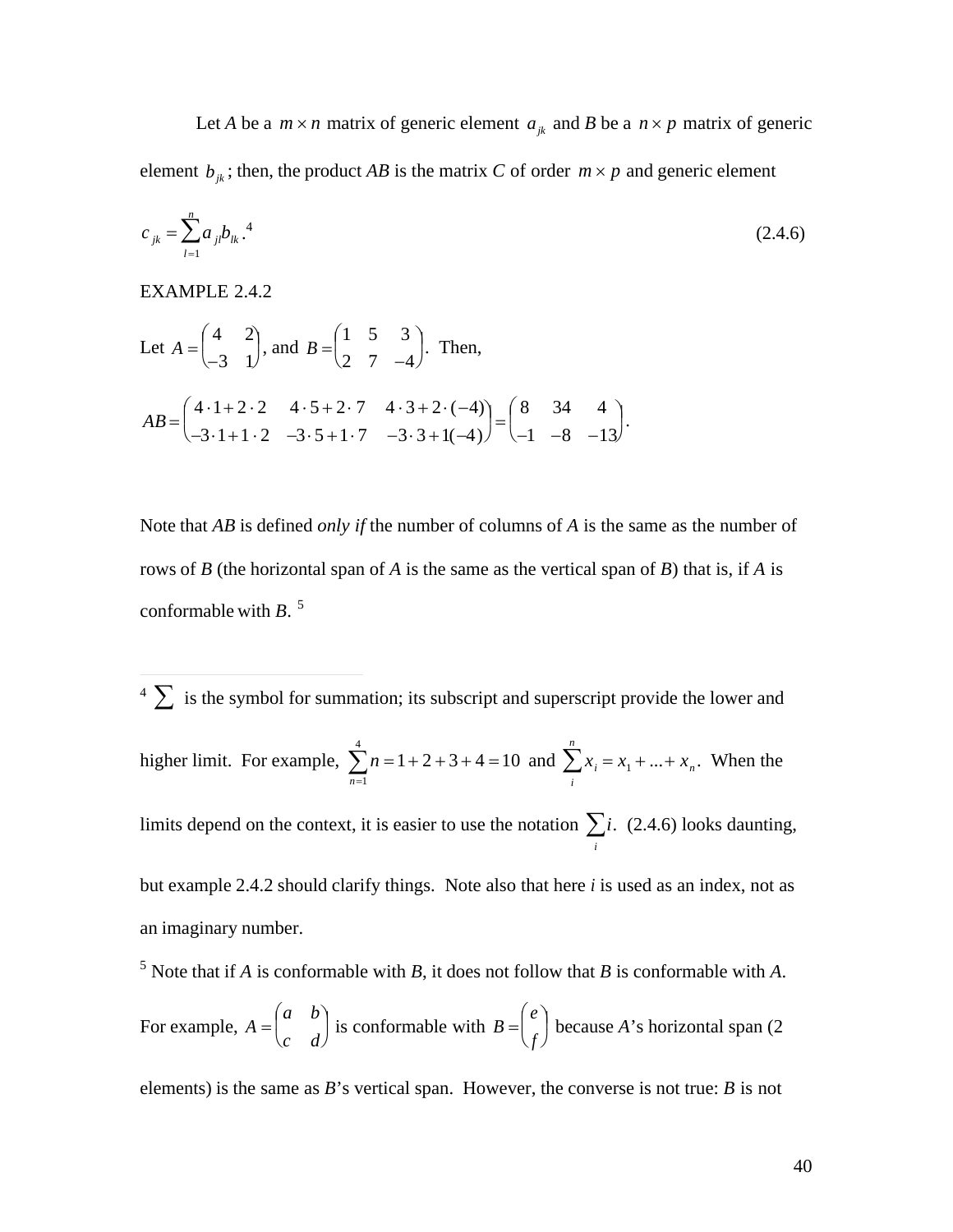Associative and distributive laws with respect to matrix addition and subtraction are satisfied:

$$
A(BC) = (AB)C \tag{2.4.7}
$$

and

$$
A(B \pm C) = AB \pm AC \text{ and } (B \pm C)A = BA \pm CA. \tag{2.4.8}
$$

However, very importantly, it is *not* always the case that  $AB = BA$ , that is, matrix multiplication is not commutative. The difference between the two products is the *commutator:* 

$$
AB - BA = [A, B]. \tag{2.4.9}
$$

So, although it may happen that  $[A, B] = 0$ , this equality cannot be assumed.<sup>6</sup>

If a matrix is square (it has an identical number of rows and columns), then it can be multiplied by itself; it is customary to write AA as  $A^2$ , etc.

#### **EXAMPLE 2.4.3**

Let 
$$
A = \begin{pmatrix} 2 & i \\ 4 & 3 \end{pmatrix}
$$
 and  $B = \begin{pmatrix} i & 1 \\ 2 & -4 \end{pmatrix}$ . Then,  
\n $AB = \begin{pmatrix} 2i + 2i & 2 - 4i \\ 4i + 6 & -8 \end{pmatrix}$ ;  $BA = \begin{pmatrix} 2i + 4 & +2 \\ -12 & 2i - 12 \end{pmatrix}$ ;  $[A, B] = \begin{pmatrix} 2i - 4 & -4i \\ 4i + 18 & -2i + 4 \end{pmatrix}$ .

Notice that in this case  $AB \neq BA$ .

conformable with  $A$ . The matrix multiplication we have just considered is also called the Cayley product. There are other types of matrix multiplication. Later, we shall deal with the tensorial (or Kroneker) product of matrices.

 $6$  O is the matrix whose elements are all zeros.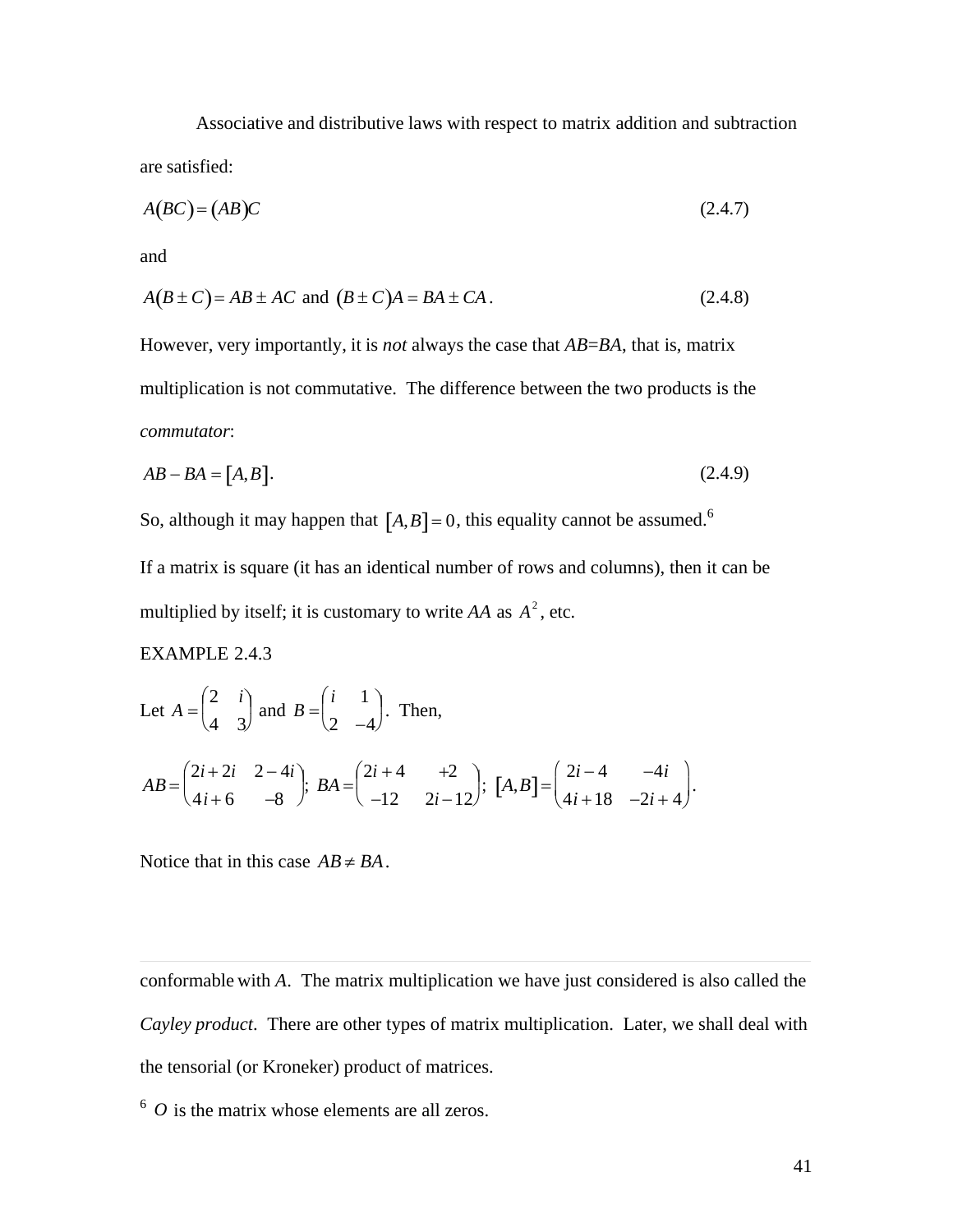If the rows and columns of a matrix A are interchanged, the resulting matrix  $\tilde{A}$  is the transpose of A. A square matrix A is symmetric if it is equal to its transpose,  $A = \tilde{A}$ . In other words, A is symmetric if reflection on the main diagonal (upper left to lower right) leaves it unchanged.

**EXAMPLE 2.4.4** 

Let 
$$
A = \begin{pmatrix} 1 & 3 \\ 2i & 4 \\ 1 & 0 \end{pmatrix}
$$
; then  $\tilde{A} = \begin{pmatrix} 1 & 2i & 1 \\ 3 & 4 & 0 \end{pmatrix}$ .  
\n
$$
A = \begin{pmatrix} i & 3 \\ 3 & 5 \end{pmatrix}
$$
 and  $B = \begin{pmatrix} 1 & 2 & -i \\ 2 & 3 & 1 \\ -i & 1 & 4 \end{pmatrix}$  are symmetric.

If all the elements of a matrix A are replaced by their complex conjugates, then  $A^*$  is  $A^*$ complex conjugate.  $^7$ 

The complex conjugate of the transpose of a matrix A is  $A^+$ , A's *adjoint*. A square matrix A that is identical to the complex conjugate of its transpose (its adjoint), that is, such that  $A = \tilde{A}^* = A^*$ , is *Hermitian* or *self-adjoint*. As we shall see, Hermitian matrices play a central role in quantum mechanics. A square matrix I with ones in the main diagonal and zeros everywhere else is a unit matrix. Note that given any matrix A,  $AI = IA = A$ .  $(2.4.10)$ 

Finally, the trace  $Tr(A)$  of a (square) matrix A is the sum of the elements of the main diagonal. Importantly, we should note that

<sup>&</sup>lt;sup>7</sup> Given an expression a,  $a^*$  is obtained by changing the sign of all the symbols i in a and leaving the rest untouched. For example, if  $a = 3i + 2x$ , then  $a^* = -3i + 2x$ .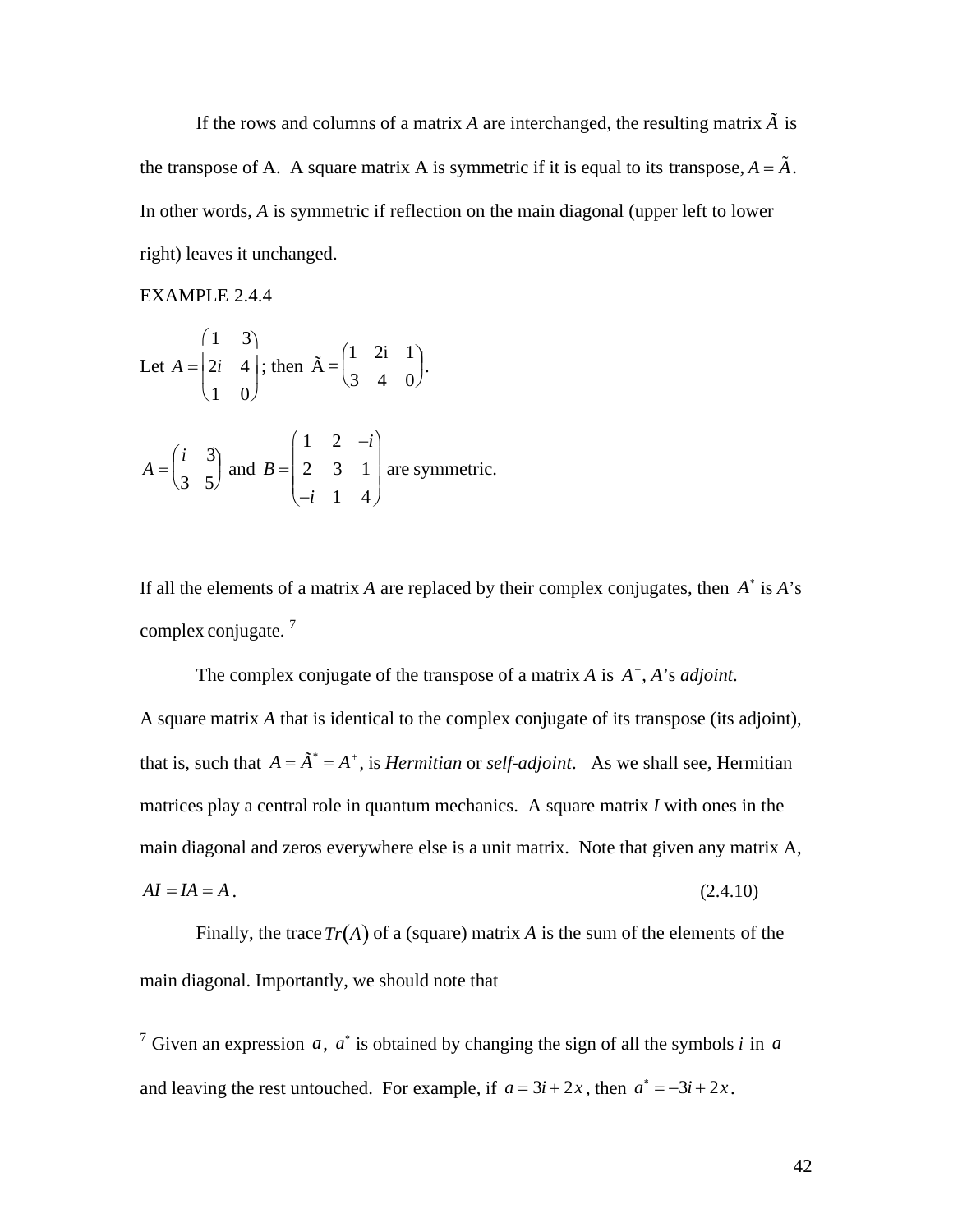$$
Tr(A+B)=Tr(A)+Tr(B), \qquad (2.4.11)
$$

(the trace of a sum of matrices is equal to the sum of the traces of those very same matrices) and

$$
Tr(aA) = aTr(A)^{8}
$$
 (2.4.12)

#### EXAMPLE 12.4.6

Let 
$$
A = \begin{pmatrix} 0 & -i \\ i & 0 \end{pmatrix}
$$
; then,  $\tilde{A} = \begin{pmatrix} 0 & i \\ -i & 0 \end{pmatrix}$ , and  $\tilde{A}^* = A^+ = \begin{pmatrix} 0 & -i \\ i & 0 \end{pmatrix}$ . Hence, A is Hermitian;

moreover,  $Tr(A) = 0 + 0 = 0$ . In addition,  $Tr\begin{pmatrix} 1 & 2 & 1 \\ 3 & 2 & 2 \\ 1 & 1 & 4 \end{pmatrix} = 1 + 2 + 4 = 7$ .

#### **2.5 Vectors and Matrices**

Suppose now that we have a vector space with a given basis  $\{ |e_1\rangle, |e_2\rangle, ...\, |e_n\rangle \}.$ 

Then, any vector  $|A\rangle$  in the space can be expressed as a linear combination of the basis vectors:

$$
|A\rangle = c_1|e_1\rangle + c_2|e_2\rangle + ... c_n|e_n\rangle, \qquad (2.5.1)
$$

or more simply

$$
|A\rangle = \sum_{i} c_i |e_i\rangle. \tag{2.5.2}
$$

Hence, any vector  $|A\rangle$  can be represented as a column matrix

 $\begin{pmatrix} c_1 \\ c_2 \\ \cdots \end{pmatrix}$ 

where the  $c_i$ 's are the expansion coefficients of  $|A\rangle$  into the basis  $\{|e_1\rangle, |e_2\rangle, ...\|e_n\rangle\}$ .

 $8$  Because of (2.4.11) and (2.4.12), the operation of taking the trace is *linear*.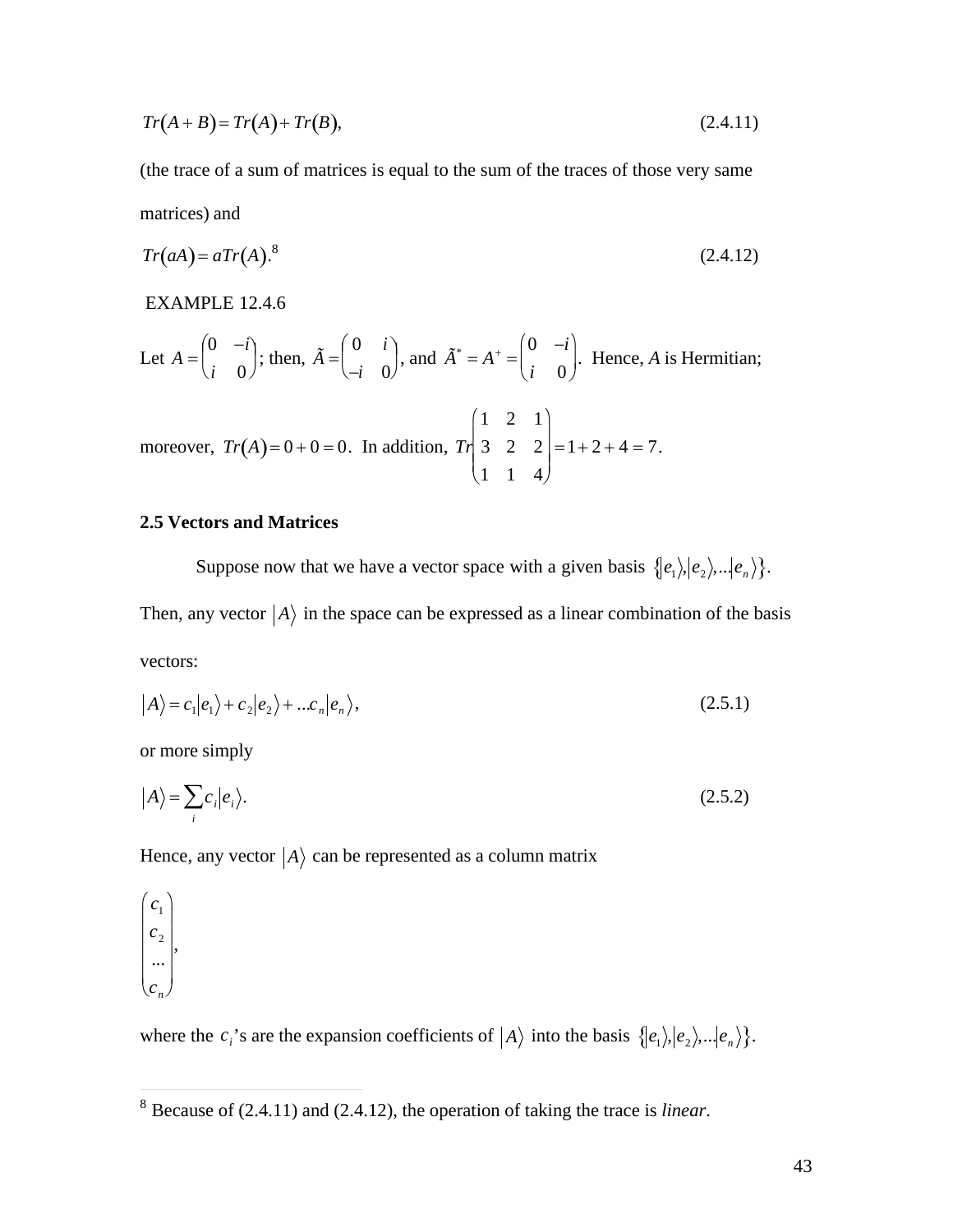For example, consider vector  $|A\rangle = 2\mathbf{i} + 6\mathbf{j} + 0\mathbf{k}$  in three-dimensional coordinates. Then, the expansion coefficients are 2, 6, and 0, and we can represent the vector as the column matrix

$$
|A\rangle = \begin{pmatrix} 2 \\ 6 \\ 0 \end{pmatrix},
$$

as long as we remember that 2 is associated with  $\mathbf{i}$ , 6 with  $\mathbf{j}$ , and 0 with  $\mathbf{k}$ . In this way, we can represent any of the basis vectors  $|e_i\rangle$  by a string of zeros and a 1 in the *i*<sup>th</sup> position of the column matrix. For example,

$$
\mathbf{j} = \begin{pmatrix} 0 \\ 1 \\ 0 \end{pmatrix}
$$

because  $\mathbf{j} = 0\mathbf{i} + 1\mathbf{j} + 0\mathbf{k}$ . We can express the sum of two vectors as the sum of the two column matrices representing them and the multiplication of a vector by a scalar as the scalar product of the column matrix representing the vector and the scalar. The null vector 0 is represented as a column matrix of zeros. In short, once a basis of a vector space is specified (and only then!), we can treat vectors as column matrices.

#### 2.6 Inner Product Spaces and Orthonormal Bases

The inner product  $\langle A | B \rangle$  of two vectors  $|A\rangle$  and  $|B\rangle$  is the generalization of the dot product we have already encountered: it is the complex number

$$
\langle A | B \rangle = a_1^* b_1 + a_2^* b_2 + \dots + a_n^* b_n = \sum_i a_i^* b_i,
$$
\n(2.6.1)

where  $a_i^*$  is the complex conjugate of  $a_i$ , the generic expansion coefficient of  $|A\rangle$  and  $b_i$ is the generic expansion coefficient of  $|B\rangle$ . The inner product can easily be shown to satisfy the following three properties: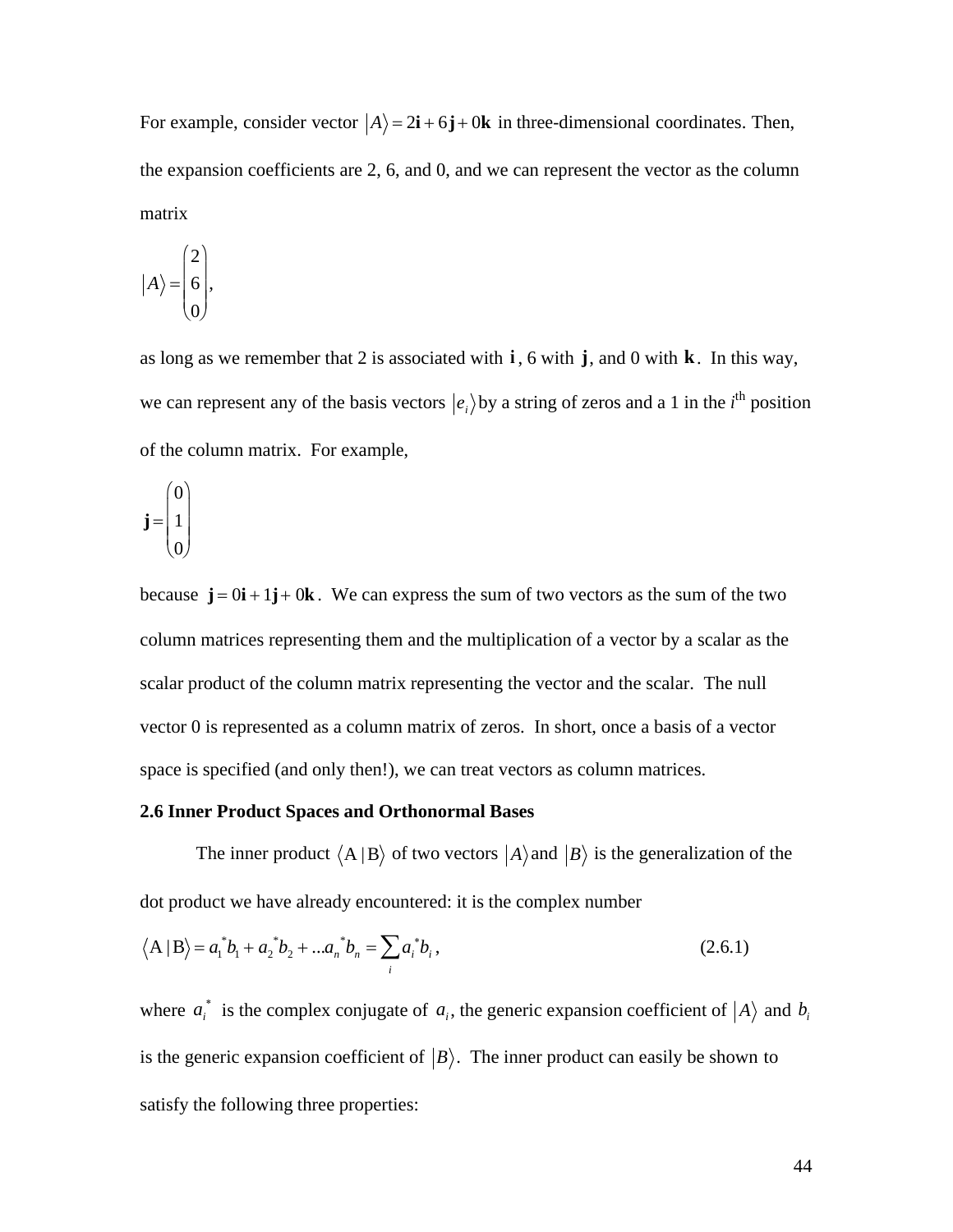- 1. Switching the arguments results in the complex conjugate of the original inner product:  $\langle A | B \rangle = \langle B | A \rangle^*$ .
- $\langle A | A \rangle = 0$  just in case  $|A \rangle = 0$ . 2. The inner product of a vector with itself is always positive:  $\langle A | A \rangle \ge 0$ . Moreover,
- † 3. The inner product is linear in the second argument and antilinear in the first:

$$
\langle A | bB + cC \rangle = b \langle A | B \rangle + c \langle A | C \rangle
$$
 and  $\langle aA + bB | cC \rangle = a^* \langle A | C \rangle + b^* \langle B | C \rangle$ .

A vector space with inner product is an inner product space.

The norm of a vector  $|A\rangle$  is

$$
\|A\| = \sqrt{\langle A \mid A \rangle} \,,\tag{2.6.2}
$$

and it expresses the length of the vector. A vector of norm 1 is a normalized vector. To normalize a vector, we just divide it by its norm, so that normalized  $|A\rangle$  is

$$
\frac{|A\rangle}{\sqrt{\langle A \mid A \rangle}}.\tag{2.6.3}
$$

For example, suppose that in figure  $2 \mathbf{r} = 4\mathbf{i} + 3\mathbf{j}$ . Then, **r**'s norm is  $\sqrt{4 \cdot 4 + 3 \cdot 3} = 5$ ,  $\overline{z}$ and once normalized,  $\mathbf{r} = \frac{4}{5}\mathbf{i} + \frac{3}{5}\mathbf{j}$ .<sup>9</sup> orthonormal basis. For example, the set  $\{\mathbf{i}, \mathbf{j}, \mathbf{k}\}\$  is an orthonormal basis for the vector  $5\quad 5$  $\mathbf{i} + \frac{3}{7} \mathbf{j}$ .<sup>9</sup> Two  $5^{\degree}$ **j**.<sup>9</sup> Two vectors whose inner product is zero are orthogonal (perpendicular). A basis of mutually orthogonal and normalized vectors is an space of Cartesian coordinates.<sup>10</sup> The component  $a_i$  of a vector  $|A\rangle$  can be easily obtained using (2.6.1):

 $\overline{a}$ <sup>9</sup> Note that since  $|x|^2 = x^* \cdot x$ ,  $\langle A | A \rangle = |a_1|^2 + |a_2|^2 + ... + |a_n|^2$ .

<sup>&</sup>lt;sup>10</sup> From now on, we shall always work with orthonormal bases.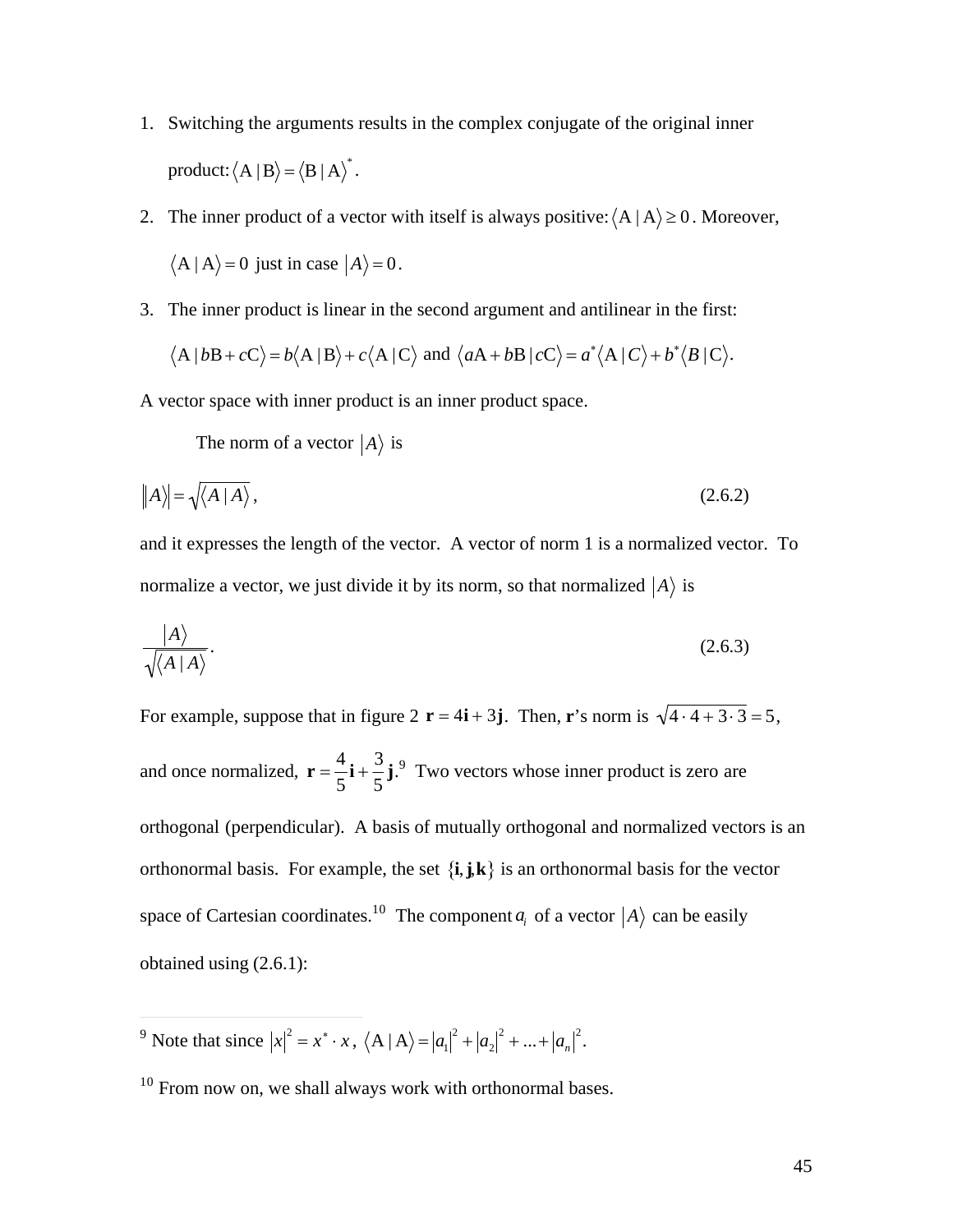$$
\langle e_i | A \rangle = 0 a_1 + ... 1 a_i + ... + 0 a_n = a_i,
$$
\n(2.6.4)

where  $\{|e_1\rangle, |e_2\rangle, ...\|e_n\rangle\}$  is the orthonormal basis. Notice that all this machinery is nothing but a generalization of the characteristics of the more familiar vector space in Cartesian coordinates with  $\{i, j, k\}$  as orthonormal basis.

#### 2.7 Linear Operators, Matrices, and Eigenvectors

An operator is an entity that turns vectors in a vector space into other vectors in that space by, say, lengthening them, shortening them, or rotating them. The operator  $\hat{T}$ is linear just in case it satisfies two conditions:

1. 
$$
\hat{T}(|A\rangle + |B\rangle) = \hat{T}|A\rangle + \hat{T}|B\rangle
$$
 (2.7.1)

$$
\hat{T}(b|A\rangle) = b\hat{T}|A\rangle. \tag{2.7.2}
$$

As one might expect, if we know what a linear operator  $\hat{T}$  does to the basis vectors  $\{ |e_1\rangle, |e_2\rangle, ...\, |e_n\rangle \}$ , we can determine what it will do to all the other vectors in the vector space V. It turns out that if  $\hat{T}$  is a linear operator, given a basis,  $\hat{T}$  can be expressed as a  $n \times n$  (square) matrix

$$
\hat{T} = \begin{pmatrix} T_{11} & \dots & T_{1n} \\ \dots & \dots & \dots \\ T_{n1} & \dots & T_{nn} \end{pmatrix},\tag{2.7.3}
$$

where  $n$  is the dimension of V, and

$$
T_{ij} = \langle e_i | \hat{T} e_j \rangle.
$$
 (2.7.4)

In addition,  $\hat{T}$ 's operation on a vector

$$
|A\rangle = \begin{pmatrix} a_1 \\ \dots \\ a_n \end{pmatrix} \tag{2.7.5}
$$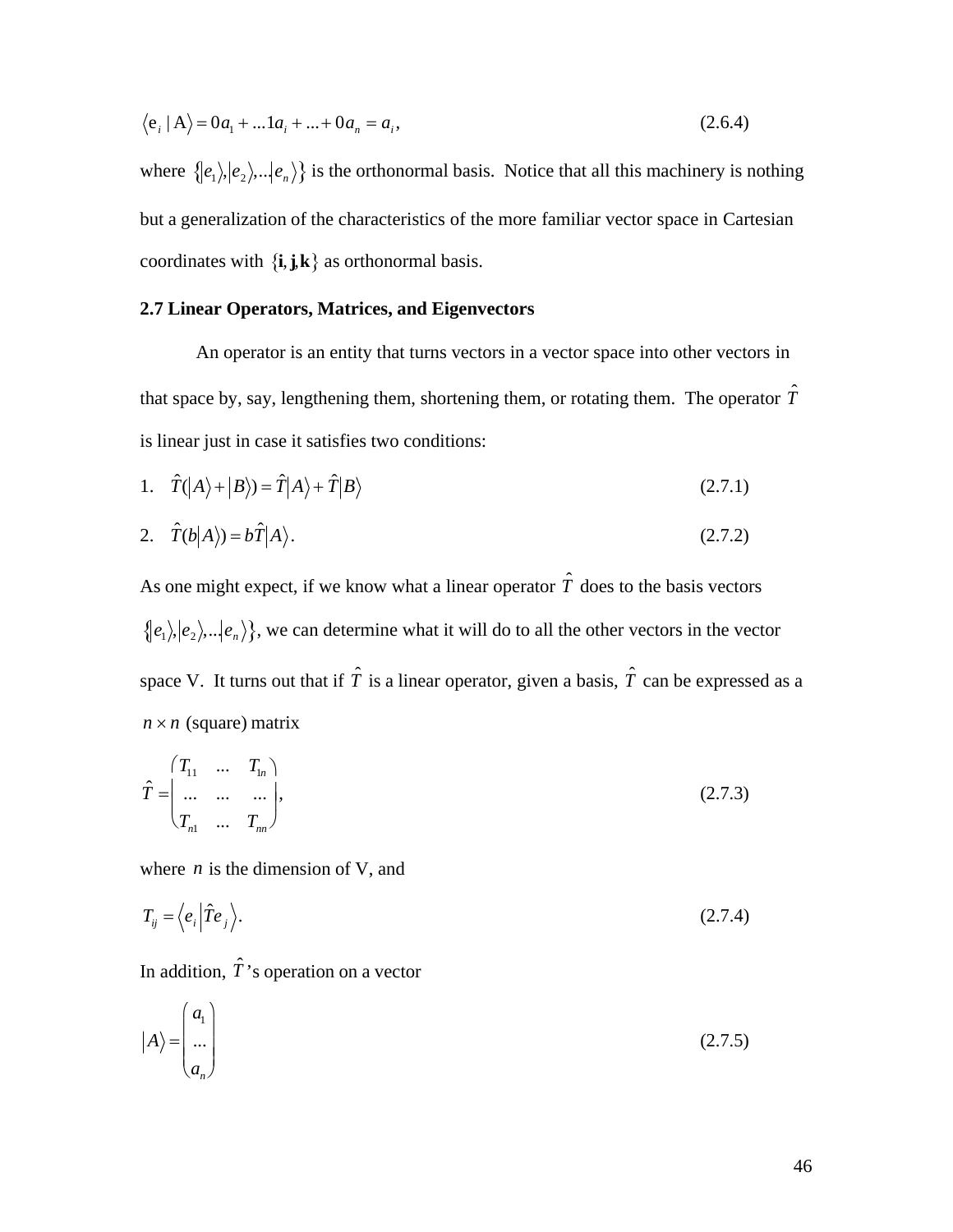is nothing but the product of the two matrices:

$$
\hat{T}|A\rangle = \begin{pmatrix} T_{11} & \dots & T_{1n} & a_1 \\ \dots & \dots & \dots & \dots \\ T_{n1} & \dots & T_{nn} & A_n \end{pmatrix} .
$$
\n(2.7.6)

So, given a basis, linear operations on vectors can be expressed as matrices multiplying other matrices.

We are going to be interested in particular types of linear operators, namely, those which transform vectors into multiples of themselves:

$$
\hat{T}|A\rangle = \lambda|A\rangle, \tag{2.7.7}
$$

where  $\lambda$  is a complex number. In (2.7.7),  $|A\rangle$  is an *eigenvector* and  $\lambda$  the *eigenvalue* of  $\hat{T}$  with respect to  $|A\rangle$ .<sup>11</sup> Obviously, given any vector, there are (trivially) an operator and a scalar satisfying (2.7.7). However, in a *complex* vector space (a vector space where scalars are complex numbers) every linear operator has eigenvectors and corresponding eigenvalues, and, as we shall soon see, some of these are physically significant.<sup>12</sup> Notice that given a basis  $\{ |e_1\rangle, |e_2\rangle, ...\, |e_n\rangle \}$ , if  $\hat{T}e_j = \lambda e_j$  (the basis vectors are eigenvectors of  $\hat{T}$ ), then (2.7.4) and the fact that  $\langle e_i | e_j \rangle = 0$  unless  $i = j$ , guarantee that  $T_{ij} = 0$  unless  $i = j$ . Moreover, given (2.7.4), and the fact that  $\langle e_i | \lambda_i e_i \rangle = \lambda_i$ , in the basis  $\{|e_1\rangle, |e_2\rangle, ...\|e_n\rangle\}$  all

 $12$  This is not true in a real vector space (one in which all the scalars are real numbers). Although there are procedures for determining the eigenvalues and eigenvectors of an operator, we shall not consider them here.

<sup>&</sup>lt;sup>11</sup> It is worth noting that eigenvector equations, equations like  $(2.7.7)$ , are basis-invariant: changing the basis does not affect them at all; in particular, the eigenvalues remain the same.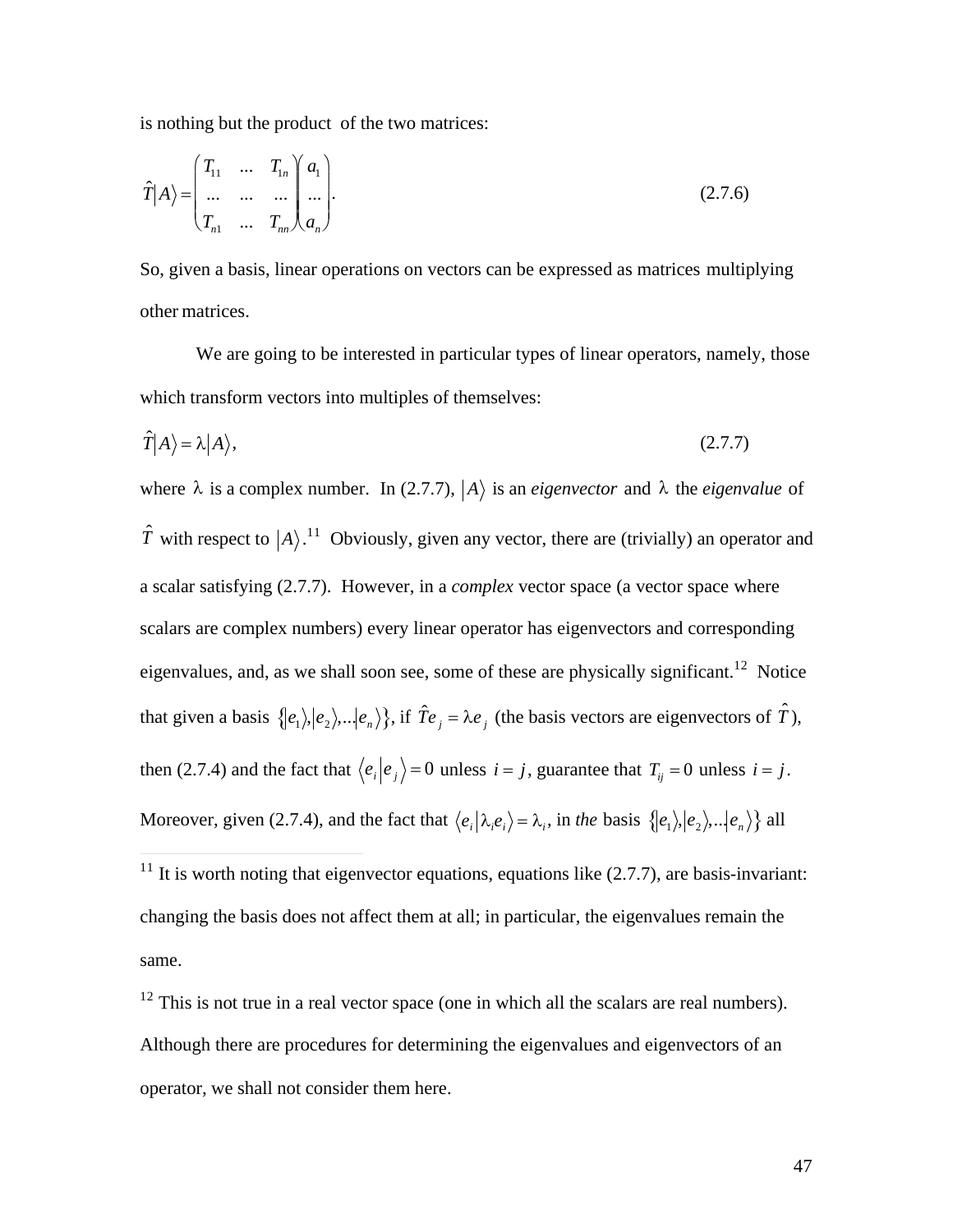the elements in the matrix representing  $\hat{T}$  will be zero with the exception of those in the main diagonal (from top left to bottom right), which is constituted by the eigenvalues:

$$
\hat{T} = \begin{pmatrix}\n\lambda_1 & 0 & \dots & 0 \\
0 & \lambda_2 & \dots & 0 \\
\vdots & \vdots & \ddots & \vdots \\
0 & 0 & 0 & \lambda_n\n\end{pmatrix} .
$$
\n(2.7.8)

A matrix with this form is *diagonalized* in the basis  $\{ |e_1\rangle, |e_2\rangle, ...\, |e_n\rangle \}$ , and in that basis its eigenvectors look quite simple:

$$
|e_{\lambda=1}\rangle = \begin{pmatrix} 1 \\ 0 \\ \dots \\ 0 \end{pmatrix} |e_{\lambda=2}\rangle = \begin{pmatrix} 0 \\ 1 \\ \dots \\ 0 \end{pmatrix} |e_{\lambda=n}\rangle = \begin{pmatrix} 0 \\ 0 \\ \dots \\ 1 \end{pmatrix}.
$$
 (2.7.9)

#### **2.8 Hermitian Operators**

As we know, a Hermitian matrix is identical to the complex conjugate of its transpose:  $A = A^+$ . Given an orthonormal basis, the linear operator corresponding to an Hermitian matrix is an Hermitian operator  $\hat{T}$ . More generally, an Hermitian operator can be defined as the operator which, when applied to the second member of an inner product, gives the same result as if it had been applied to the first member:

$$
\langle A|\hat{T}B\rangle = \langle \hat{T}A|B\rangle.
$$
 (2.8.1)

Hermitian operators have three properties of crucial importance to quantum mechanics that we state without proof:

1. The eigenvalues of a Hermitian operator are real numbers.<sup>13</sup>

 $13$  The converse is not true: some operators with real eigenvalues are not Hermitian.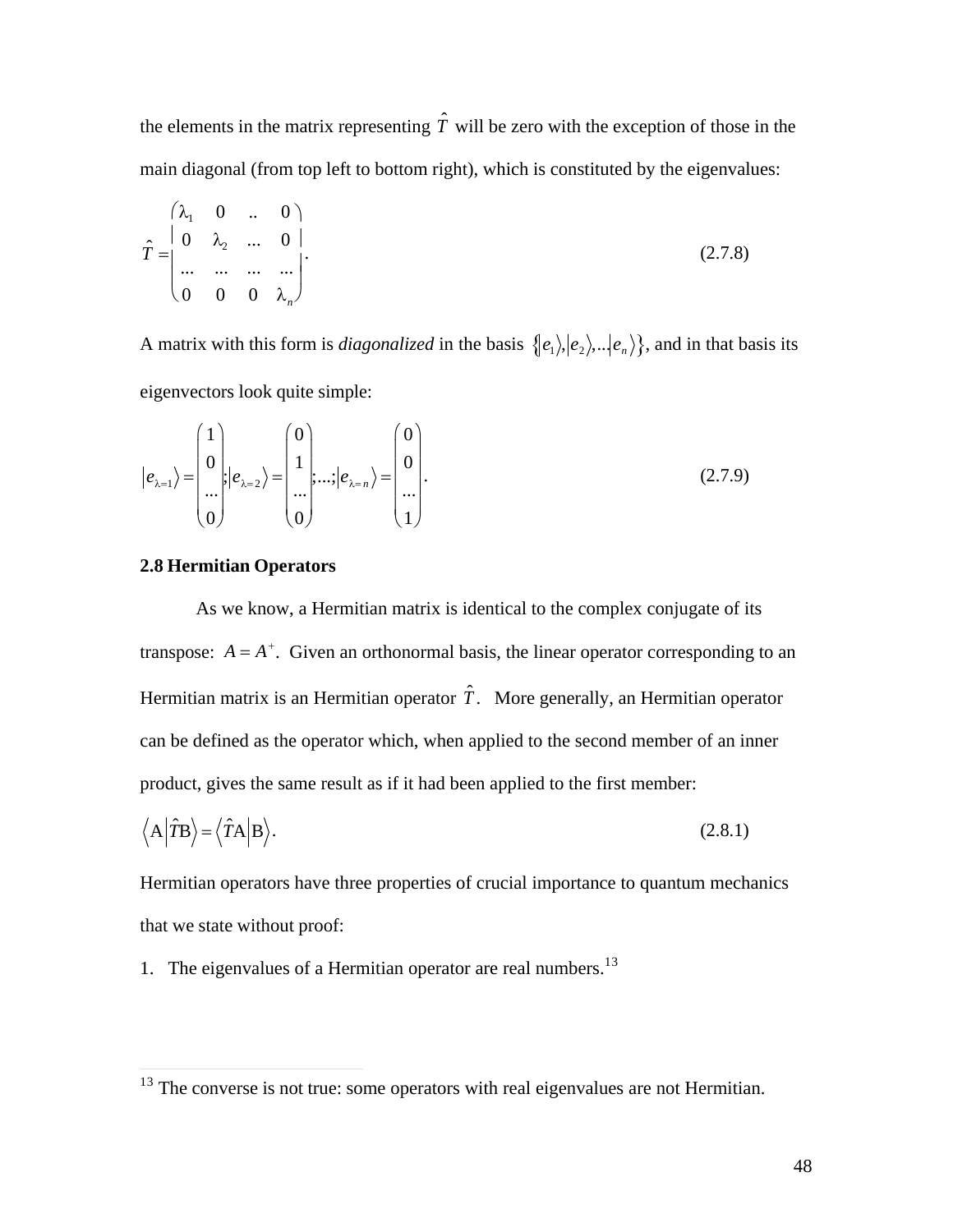- 2. The eigenvectors of a Hermitian operator associated with distinct eigenvalues are orthogonal.
- 3. The eigenvectors of a Hermitian operator span the space.<sup>14</sup>

So, we can use the eigenvectors of a Hermitian operator as a basis, and as a result the matrix corresponding to the operator is diagonalizable.

#### **EXAMPLE 2.8.1**

Let us show that  $T = \begin{pmatrix} 1 & 1-i \\ 1+i & 0 \end{pmatrix}$  is Hermitian and satisfies (1)-(3). We start by noticing

that

$$
T^+ = \begin{pmatrix} 1 & 1-i \\ 1+i & 0 \end{pmatrix} = T,
$$
\n(2.8.2)

so that  $T$  is Hermitian.

Given  $T|X\rangle = \lambda |X\rangle$ , we obtain

$$
\begin{pmatrix} 1 & 1-i \\ 1+i & 0 \end{pmatrix} \begin{pmatrix} x_1 \\ x_2 \end{pmatrix} = \lambda \begin{pmatrix} x_1 \\ x_2 \end{pmatrix},
$$
\n(2.8.3)

**or** 

$$
\begin{pmatrix} x_1 + x_2(1-i) \\ x_1(1+i) + 0 \end{pmatrix} = \lambda \begin{pmatrix} x_1 \\ x_2 \end{pmatrix}.
$$
\n(2.8.4)

Since two matrices are equal just in case they have equal elements, (2.8.3) reduces to a system of two simultaneous equations

<sup>&</sup>lt;sup>14</sup> This property always holds for finite-dimensional spaces but not always for infinitedimensional spaces. Since, as we shall see, quantum mechanics involves an infinite vector space (the Hilbert space), this presents some complications we need not consider.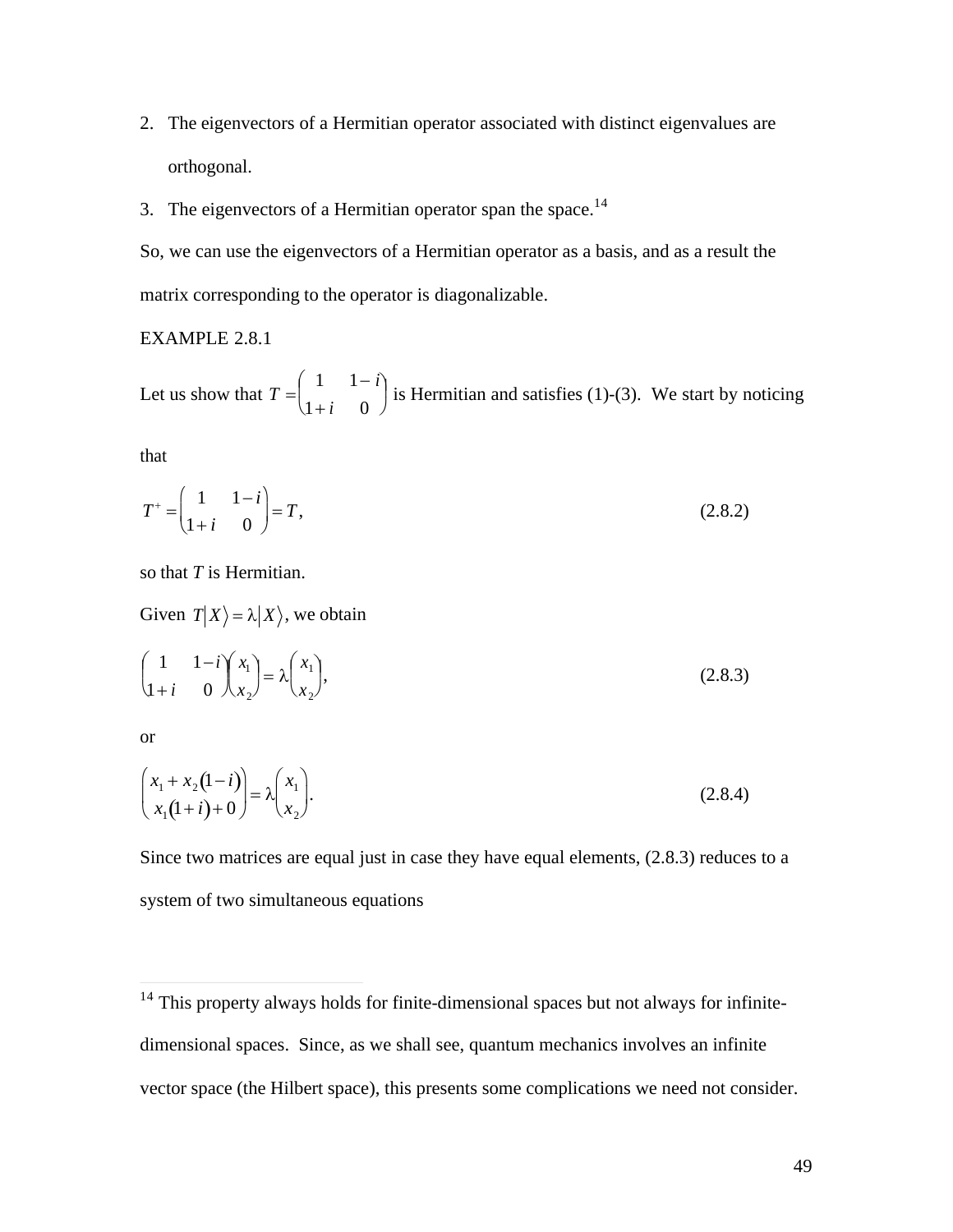$$
\begin{cases} (1 - \lambda)x_1 + (1 - i)x_2 = 0 \\ (1 + i)x_1 - \lambda x_2 = 0 \end{cases}
$$
 (2.8.5)

which has non-trivial solutions (solutions different from zero) just in case its determinant is zero.  $15$  We obtain then

$$
0 = \begin{vmatrix} 1 - \lambda & 1 - i \\ 1 + i & 0 - \lambda \end{vmatrix} = -\lambda (1 - \lambda) - (1 - i)(1 + i) = \lambda^2 - \lambda - 2 = 0,
$$
 (2.8.6)

which has two solutions  $\lambda_1 = -1$  and  $\lambda_2 = 2$ . Hence, the eigenvalues are real numbers. To obtain the eigenvectors, we plug  $\lambda_1 = -1$  into (2.8.5) and obtain

$$
\begin{cases} x_1 + x_2(1 - i) = -x_1 \\ x_1(1 + i) = -x_2 \end{cases}
$$
 (2.8.7)

The second equation of  $(2.8.7)$  gives us

$$
x_2 = (-1 - i)x_1,\tag{2.8.8}
$$

so that denoting the eigenvector associated to  $\lambda_1 = -1$  with  $|X_{\lambda=-1}\rangle$ , we obtain

$$
\left| \mathbf{X}_{\lambda=1} \right\rangle = x_1 \begin{pmatrix} 1 \\ -1 - i \end{pmatrix} . \tag{2.8.9}
$$

By an analogous procedure for  $\lambda_2 = 2$ , we obtain

$$
(1+i)x_1 = 2x_2,\tag{2.8.10}
$$

that is

$$
|\mathbf{X}_{\lambda=2}\rangle = x_1 \left(\frac{1+i}{2}\right) = x_1 \frac{1}{2} \left(\frac{2}{1+i}\right). \tag{2.8.11}
$$

We can now easily verify that these two eigenvectors are orthogonal. For,

$$
\langle X_{\lambda=1} | X_{\lambda=2} \rangle = (1^*) (2) + (-1 - i)^* (1 + i) = 2 + (i^2 - 1) = 2 - 2 = 0.
$$
 (2.8.12)

<sup>15</sup> A determinant  $\begin{vmatrix} a & b \\ c & d \end{vmatrix}$  is just the number  $ad-bc$ .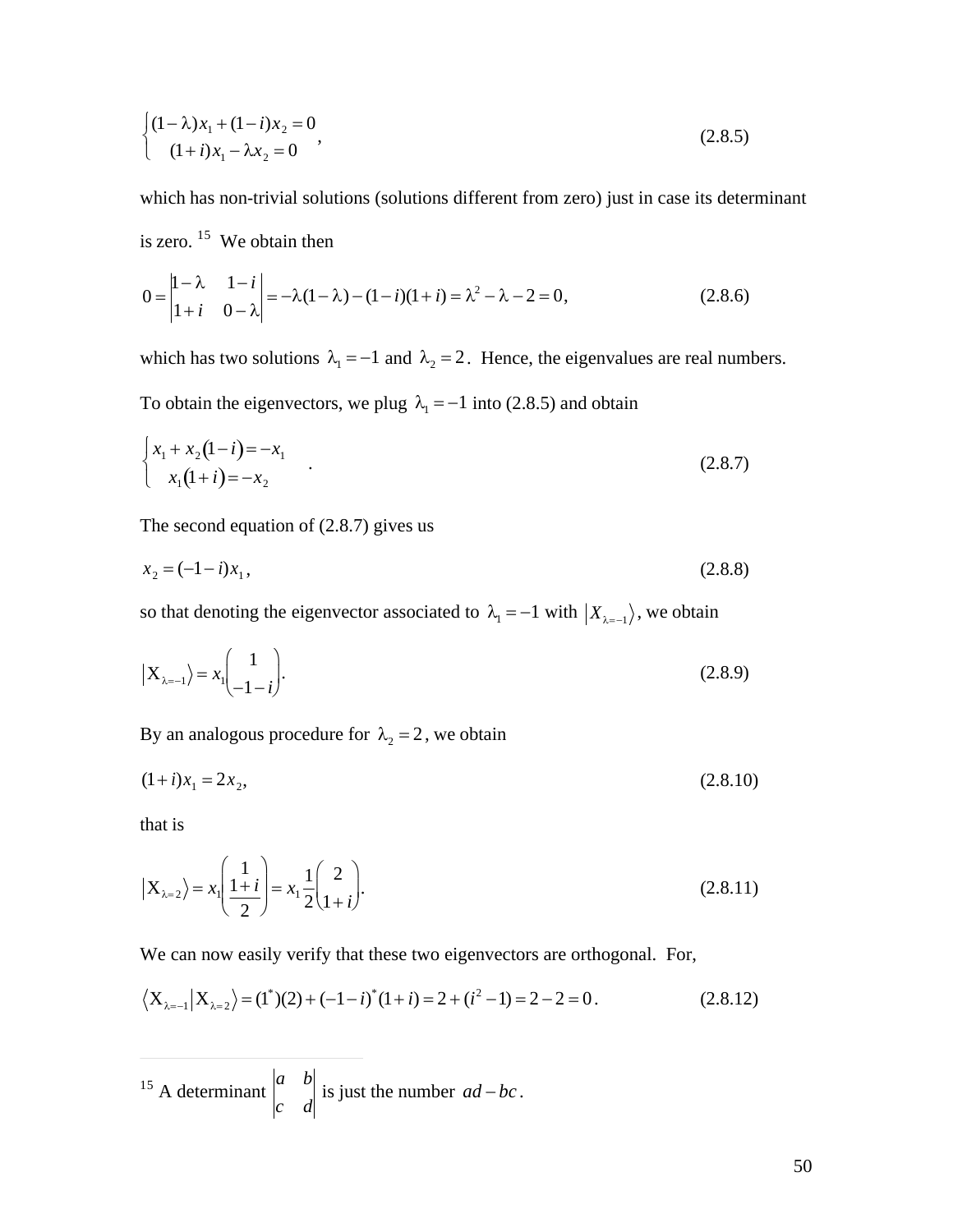Let us now normalize the two eigenvectors. The norm of  $|X_{\lambda=-1}\rangle$  is

$$
\sqrt{|1|^2 + |-1 - i|^2} = \sqrt{1 + (-1 - i)^* (-1 - i)} =
$$
  

$$
\sqrt{1 + (-1 + i)(-1 - i)} = \sqrt{1 + (1 - i^2)} = \sqrt{1 + 2} = \sqrt{3}.
$$
 (2.8.13)

So, after normalization  $|X_{\lambda=-1}\rangle$  becomes  $x_1 \frac{1}{\sqrt{3}}\begin{pmatrix} 1\\-1-i \end{pmatrix}$ . The norm of  $|X_{\lambda=2}\rangle$  is

$$
\sqrt{1 + \frac{1 + i}{2} \cdot \frac{1 - i}{2}} = \sqrt{\frac{6}{4}} = \frac{\sqrt{6}}{2}.
$$
\n(2.8.14)

Hence, after normalization  $|X_{\lambda=2}\rangle$  becomes  $x_1 \frac{2}{\sqrt{6}} \left( \frac{1}{1+i} \right) = x_1 \frac{1}{\sqrt{6}} \left( \frac{2}{1+i} \right)$ .

#### **2.9 Dirac Notation**

If vectors  $|A\rangle$  and  $|B\rangle$  are members of a vector space V, the notation for their inner product is  $\langle A|B \rangle$ . In Dirac notation, one may separate  $\langle A|B \rangle$  into two parts  $\langle A|,$ called a *bra*-vector (bra for short), and  $|B\rangle$ , called a *ket*-vector (ket for short).  $\langle A|$  may be understood as a linear function that when applied to  $|B\rangle$  yields the complex number  $\langle A|B \rangle$ . The collection of all the bras is also a vector space, the dual space of V, usually symbolized as  $V^*$ . It turns out that for every ket  $|A\rangle$  there is a bra  $\langle A|$  associated with it and within certain constraints that need not concern us the converse is true as well. In addition, a ket and its associated bra are the transpose complex conjugate of each other. So, for example, if  $|A\rangle = \begin{pmatrix} a_1 \\ a \end{pmatrix}$ , then  $\langle A| = \begin{pmatrix} a_1^* & a_2^* \end{pmatrix}$ . Note that as  $\langle A|B\rangle$  is a number, so

 $|A\rangle\langle B|$  is an operator. To see why, let us apply  $|A\rangle\langle B|$  to a vector  $|C\rangle$  to obtain  $|A\rangle\langle B|C\rangle$ ; since  $\langle B|C\rangle$  is a scalar c and  $c|A\rangle$  is a vector, when applied to vector  $|C\rangle$ ,

 $|A\rangle\langle B|$  yields a vector, and therefore  $|A\rangle\langle B|$  is an operator.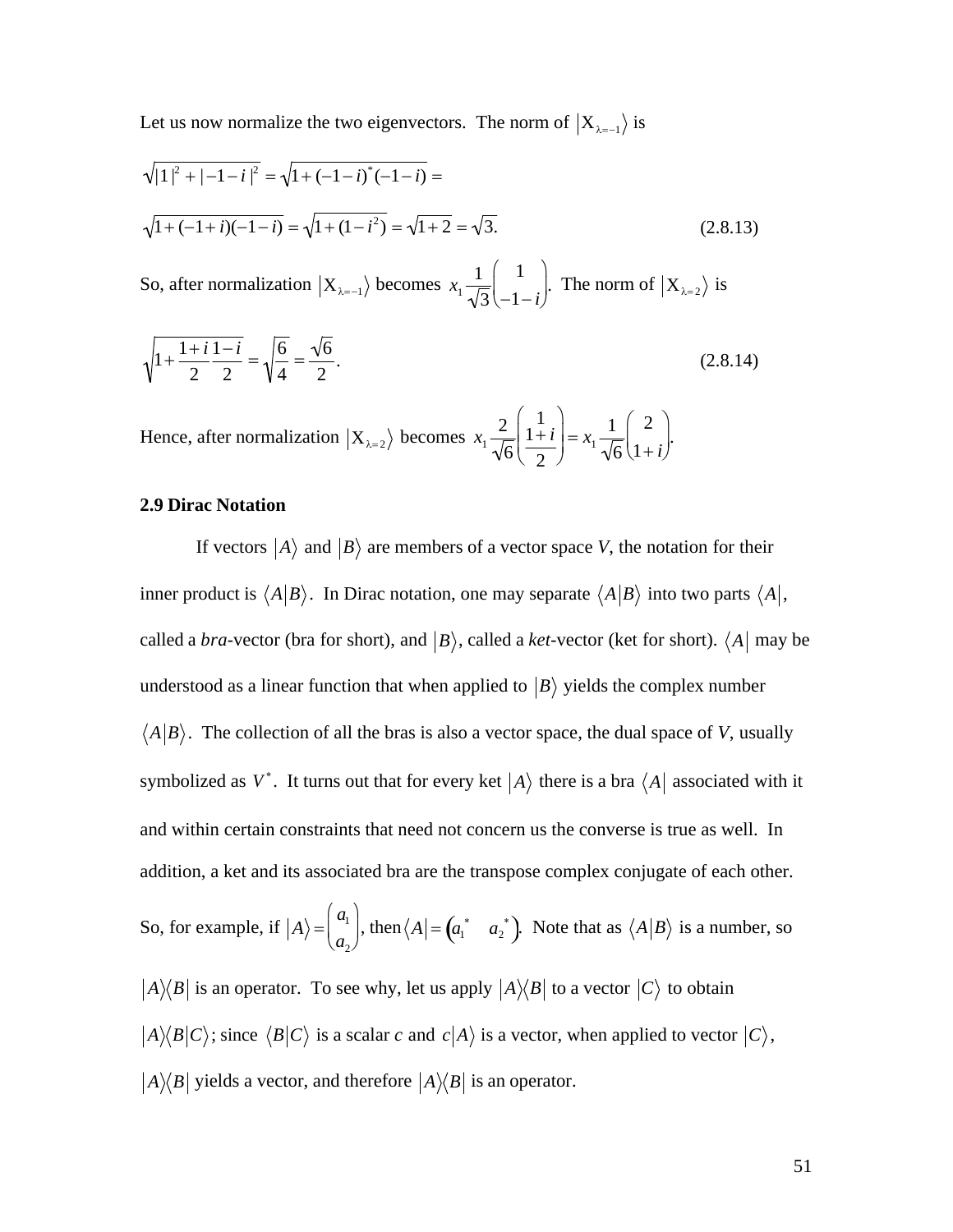When handling Dirac notation, one must remember that order is important; as we saw,  $\langle A|B \rangle$  is a scalar, but  $|B\rangle\langle A|$  is an operator. The following rules, where *c* is a scalar, make things easier:

$$
\langle A|B\rangle^* = \langle B|A\rangle, \tag{2.9.1}
$$

$$
\langle A|cB\rangle = c\langle A|B\rangle, \tag{2.9.2}
$$

$$
\langle cA|B\rangle = c^*\langle A|B\rangle, \tag{2.9.3}
$$

$$
\langle A+B|C+D\rangle = \langle A|C\rangle + \langle A|D\rangle + \langle B|C\rangle + \langle B|D\rangle.
$$
 (2.9.4)

Scalars may be moved about at will, as long as one remembers that when they are taken out of a bra, we must use their complex conjugates, as in  $(2.9.3)$ .<sup>16</sup>

Any expression can be turned into its complex conjugate by replacing scalars with their complex conjugates, bras with kets, kets with bras, operators with their adjoints, and finally by reversing the order of the factors. For example,

$$
\{\!\langle \psi | \hat{O} | \gamma \rangle \! | A \rangle \! \langle B | c \rangle \!\}^* = c^* | B \rangle \! \langle A | \langle \gamma | \hat{O}^* | \psi \rangle,
$$
\n(2.9.5)

where  $\hat{O}^+$  is the adjoint of  $\hat{O}$ .<sup>17</sup>

Finally, if 
$$
|A\rangle = \sum_{i} c_i |e_i\rangle
$$
, as per (2.5.2), then  

$$
c_i = \langle e_i | A \rangle,
$$
(2.9.6)

for

 $\overline{a}$ 

$$
\langle e_i | A \rangle = 0 c_1 + ... + 1 c_1 + ... 0 c_n = c_1.
$$
\n(2.9.7)

<sup>&</sup>lt;sup>16</sup> Dirac notes: "We have now a complete algebraic scheme involving three kinds of quantities, bra vectors, ket vectors, and linear operators." (Dirac, P., (1958), 25). Dirac notation proves powerful indeed, as we shall see.

<sup>&</sup>lt;sup>17</sup> The expression  $\langle \psi | \hat{O} | \gamma \rangle$  merely tells us first to apply the operator  $\hat{O}$  to  $| \gamma \rangle$ , thus obtaining a new vector  $|\chi\rangle$  and then to obtain the inner product  $\langle \psi | \chi \rangle$ .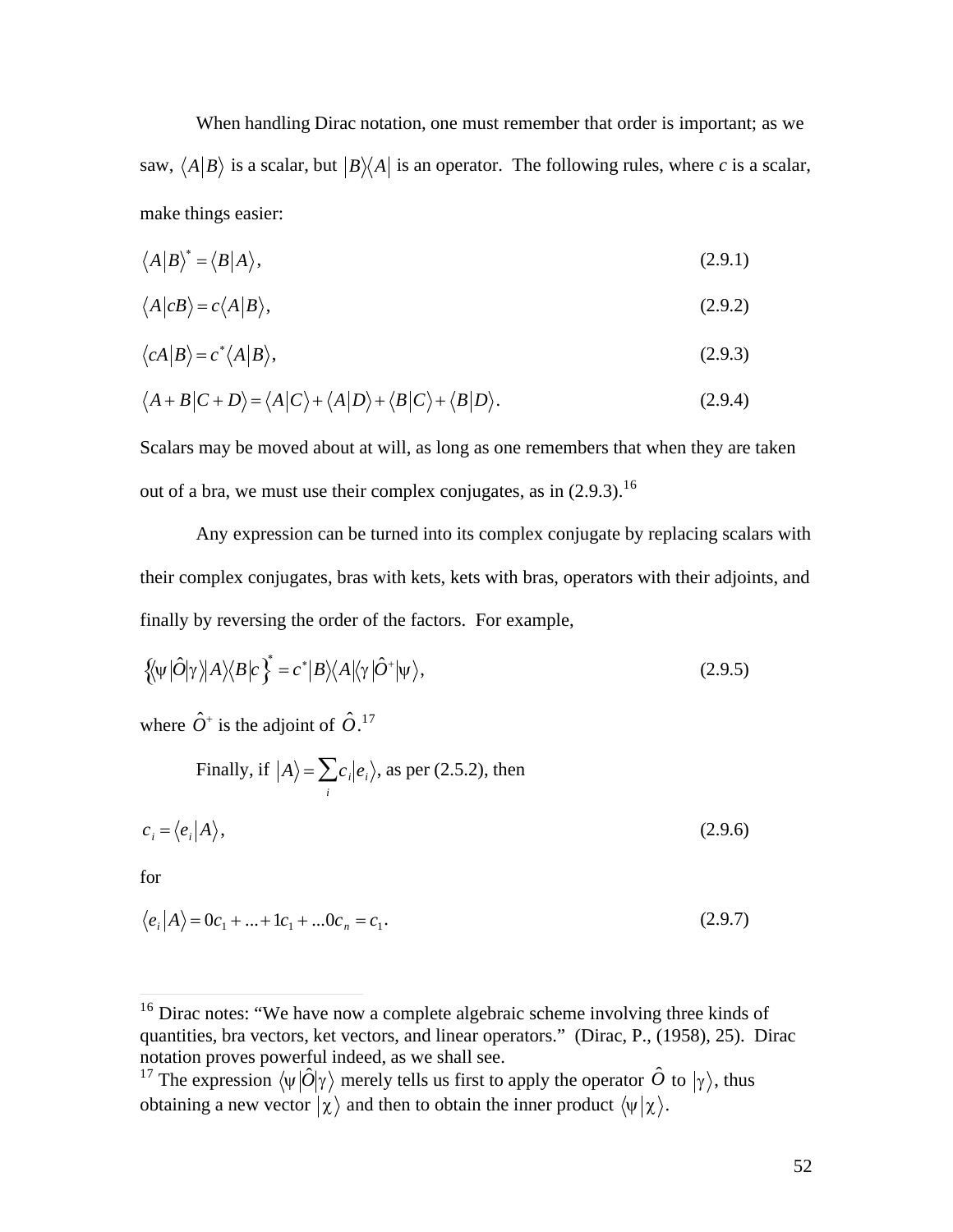In other words, in order to obtain the expansion coefficient associated with the basis vector  $|e_i\rangle$  in the expansion of a vector  $|A\rangle$ , one takes the bra of  $|e_i\rangle$  and multiplies it by *A* $\rangle$  or, which is the same, one computes the inner product  $\langle e_i | A \rangle$ .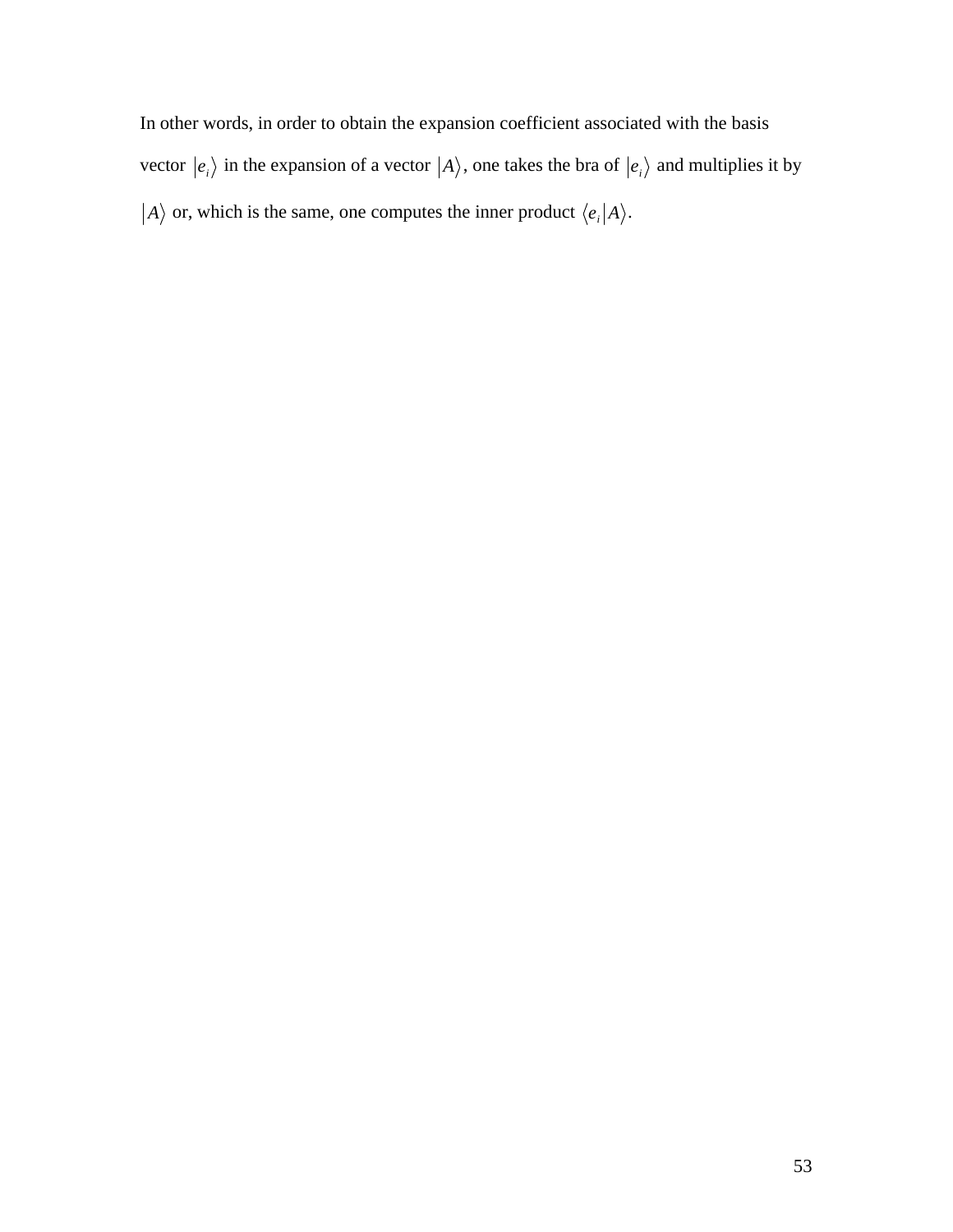#### **Exercises**

#### **Exercise 2.1**

- 1. True or false: The set  $\{\mathbf{i}, \mathbf{j}, 2\mathbf{i} + \mathbf{j}\}$  is complete, that is, it spans ordinary threedimensional space.
- 2. True or false: The set  $\{\mathbf{i}, \mathbf{j}, 2\mathbf{i} + \mathbf{j}\}$  is linearly independent.
- 3. True or false: The set  $\{\mathbf{i}, \mathbf{j}, 2\mathbf{i} + \mathbf{j}\}$  is a basis for the *xy*-plane.
- 4. True or false: A vector space has only one basis.

#### **Exercise 2.2**

1. Let 
$$
A = \begin{pmatrix} 1 & 0 & i \\ 2 & 3 & 0 \end{pmatrix}
$$
;  $B = \begin{pmatrix} i & 2 & 1 \\ 3 & 2i & 0 \end{pmatrix}$ . Determine: a.  $A + B$ ; b.  $A - B$ ; c. [A, B].

2. Let 
$$
A = \begin{pmatrix} 2i & 3 \\ 1 & 0 \end{pmatrix}
$$
;  $B = \begin{pmatrix} -i \\ 2 \end{pmatrix}$ . Determine:  $a \cdot A + B$ ;  $b \cdot A - B$ ;  $c \cdot AB$ . Is *BA* defined?

3. Let 
$$
A = \begin{pmatrix} 3 & -i \ i & 0 \end{pmatrix}
$$
;  $B = \begin{pmatrix} i & 2 \ 0 & -i \end{pmatrix}$ . Determine:  $a, A + B$ ;  $b, A - B$ ;  $c, [A, B]$ 

### **Exercise 2.3**

1. Let 
$$
A = \begin{pmatrix} 2 & 0 \\ 0 & 2 \end{pmatrix}
$$
. Determine: a.  $\tilde{A}$  and  $A^+$ ; b. Is A Hermitian?

2. Let 
$$
B = \begin{pmatrix} i & i \\ -i & 2 \end{pmatrix}
$$
. a. Is *B* Hermitian? b. Determine  $[A, B]$ , where  $\tilde{A} = \begin{pmatrix} 0 & i \\ -i & 0 \end{pmatrix}$ .

3. Let 
$$
C = \begin{pmatrix} 1 & 0 & i \\ 0 & 2 & 0 \\ -i & 0 & 3 \end{pmatrix}
$$
. Is C Hermitian?

4. Let  $D = \begin{pmatrix} 1 \\ 0 \end{pmatrix}$ . Is D Hermitian?

5. Verify that 
$$
Tr(A + B) = Tr(A) + Tr(B)
$$
, where  $A = \begin{pmatrix} 2 & 0 \\ 0 & 2 \end{pmatrix}$  and  $B = \begin{pmatrix} i & i \\ -i & 2 \end{pmatrix}$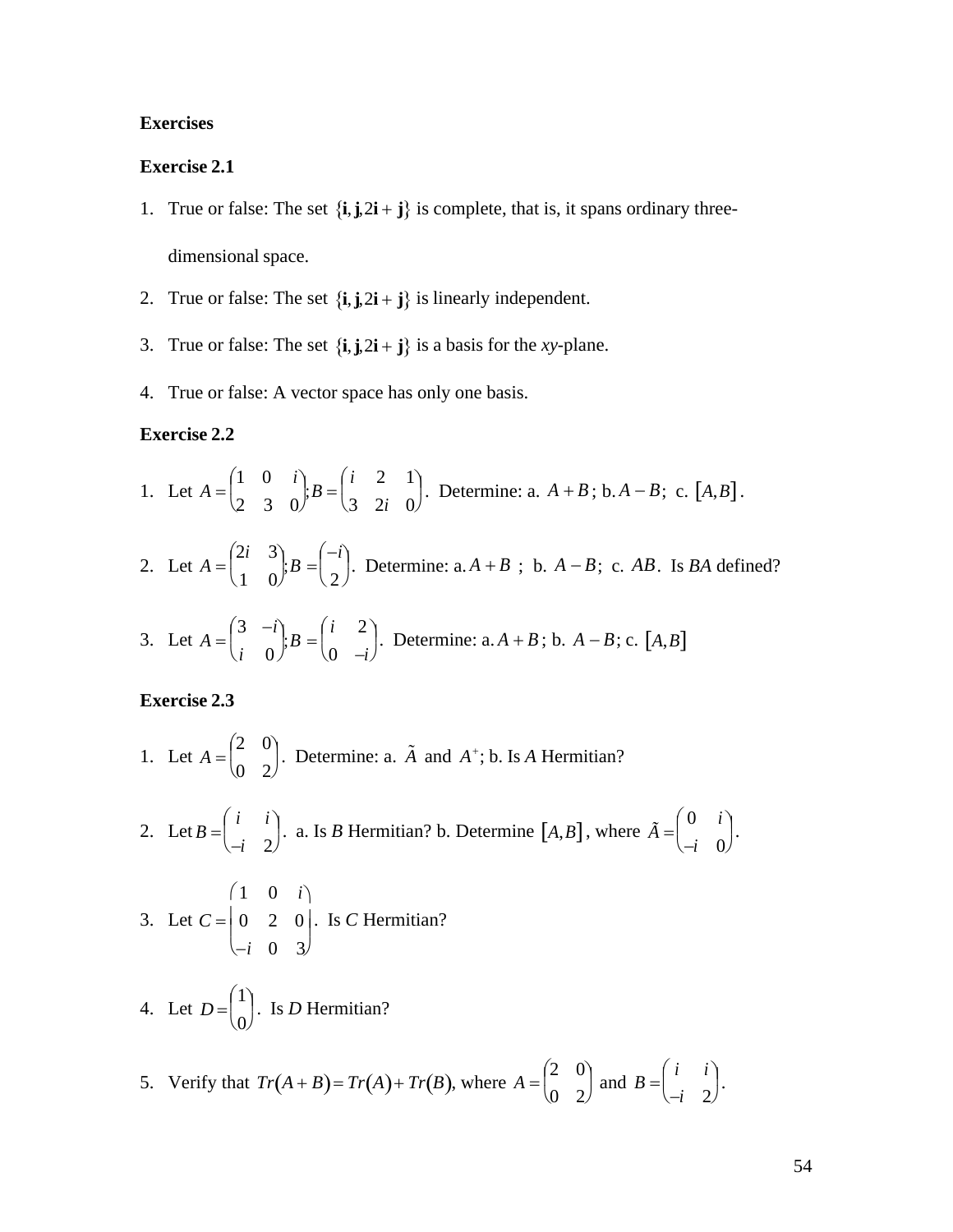#### **Exercise 2.4**

- 1. Let  $|A\rangle = (2, i, 0, 3)$  and  $|B\rangle = (0, -i, 3i, 1)$ . a. Determine  $\langle A | B \rangle$ ; b. Verify that  $\langle A | B \rangle = \langle B | A \rangle^*$ ; c. Normalize  $|A \rangle$ ; d. Normalize  $|B \rangle$ .
- 2. Normalize: a.  $|A\rangle = (3,i,-i,1)$ ; b.  $|B\rangle = (0,2,i)$ ; c.  $|C\rangle = (0,0,i)$ .
- 3. a. If  $|e_i\rangle$  is a basis vector, what is  $\langle e_i|e_i\rangle$  equal to? b. If  $|A\rangle$  is normalized, what is  $\langle A|A \rangle$  equal to? c. If  $\langle A|A \rangle = 1$  is  $|A \rangle$  normalized?

#### **Exercise 2.5**

**1.** Let 
$$
\hat{T} = \begin{pmatrix} 0 & 1 & i \\ 2i & 3 & 1 \\ 0 & 3 & -i \end{pmatrix}
$$
 be a linear operator and  $|X\rangle = \begin{pmatrix} x_1 \\ x_2 \\ x_3 \end{pmatrix}$  a generic vector. Determine

 $\hat{T}|X\rangle.$ 

2. Let 
$$
\hat{T} = \begin{pmatrix} 0 & i \\ i & 0 \end{pmatrix}
$$
 and  $|X\rangle = \begin{pmatrix} x_1 \\ x_2 \end{pmatrix}$ . Determine  $\hat{T}|X\rangle$ .

#### **Exercise 2.6**

Show that  $\hat{A} = \frac{\hbar}{2} \begin{pmatrix} 0 & -i \\ i & 0 \end{pmatrix}$  is Hermitian. Find its eigenvalues. Then find its eigenvectors,

normalize them, and verify that they are orthogonal.

#### **Exercise 2.7**

Determine whether the following statements are true:

$$
\text{a.}\quad \langle \psi\, | O |\phi\, \rangle\!\rangle \alpha \, \rangle \ \ =c\, |\alpha\,\rangle\!\langle \psi\, | O |\phi\,\rangle\,.
$$

- b.  $\langle \psi + \alpha | c \phi \rangle = c(\langle \psi | \phi \rangle + \langle \alpha | \phi \rangle).$
- c.  $\langle \alpha | O | \phi \rangle | \gamma \rangle \langle \chi |$  is an operator.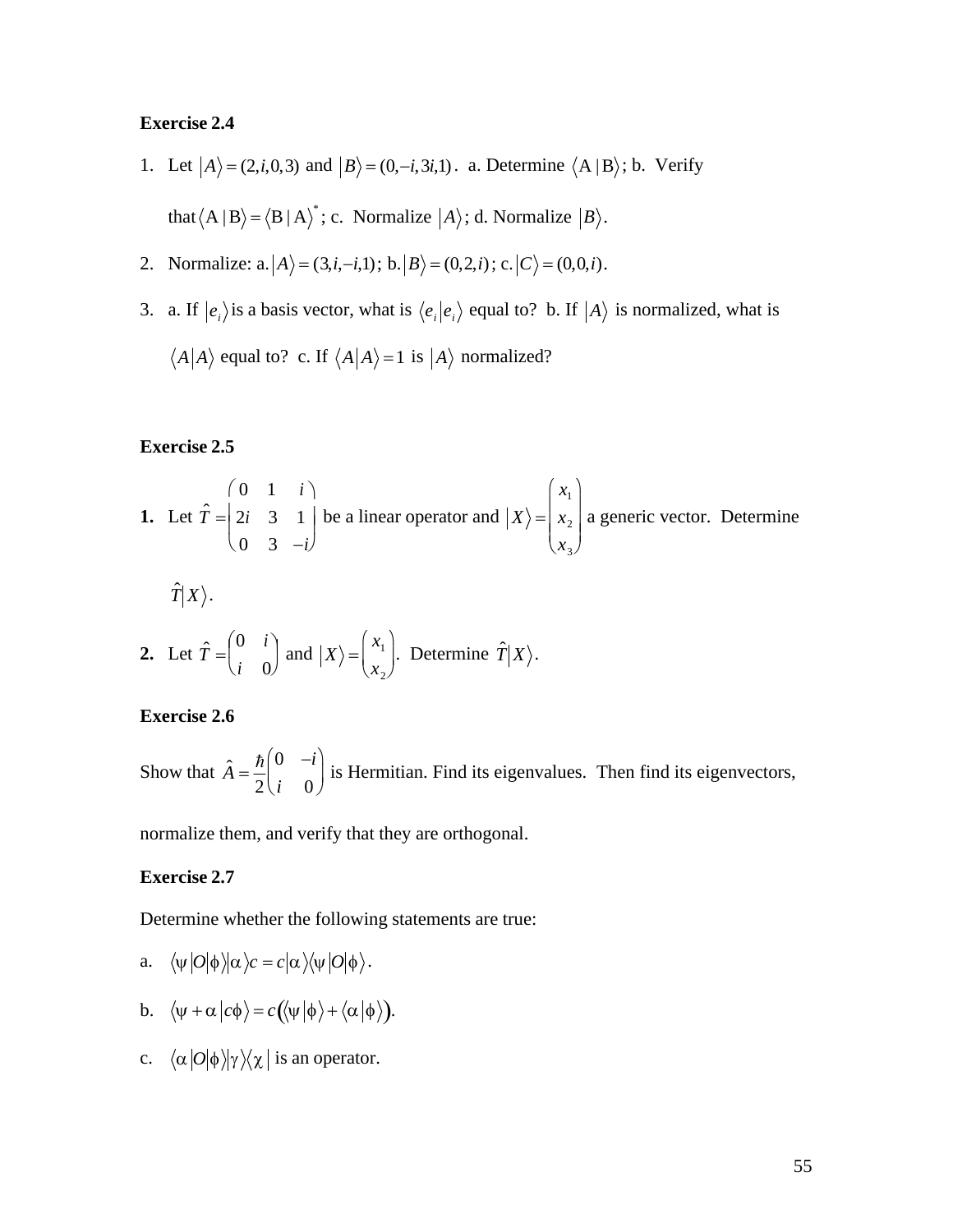#### **Answers to the Exercises**

#### **Exercise 2.1**

1. No. z is not expressible as a linear combination of the vectors in the set.

2. No.  $2\mathbf{i} + \mathbf{j}$  is not independent of the other two vectors in the set.

3. No. Although it spans the space, the set is not linearly independent.

4. No. For example, ordinary space has an infinity of bases; just rotate the standard basis by any amount to obtain a new basis.

#### **Exercise 2.2**

1a: 
$$
A + B = \begin{pmatrix} 1+i & 2 & 1+i \\ 5 & 3+2i & 0 \end{pmatrix}
$$
; 1b:  $A - B = \begin{pmatrix} 1-i & -2 & i-1 \\ -1 & 3-2i & 0 \end{pmatrix}$ ; c: [A,B] is undefined

because  $A$  is not conformable with  $B$ .

2a:  $A+B$  is undefined because A and B are of different order; 2b: A-B is undefined

because A and B are of different order; 2c:  $AB = \begin{pmatrix} 2+6 \\ -i+0 \end{pmatrix} = \begin{pmatrix} 8 \\ -i \end{pmatrix}$ ; 2d: no, because B is not

conformable with  $A$ .

3a: 
$$
A + B = \begin{pmatrix} 3+i & 2-i \\ i & -i \end{pmatrix}
$$
; 3b:  $A - B = \begin{pmatrix} 3-i & -2-i \\ i & i \end{pmatrix}$ ; 3c:  $AB = \begin{pmatrix} 3i & 6-1 \\ -1 & 2i \end{pmatrix}$ ; however,  
 $BA = \begin{pmatrix} 3i + 2i & 1 \\ 1 & 0 \end{pmatrix}$ . Hence,  $[A, B] = \begin{pmatrix} -2i & 4 \\ -2 & 2i \end{pmatrix}$ .

**Exercise 2.3** 

1a: 
$$
\tilde{A} = \begin{pmatrix} 2 & 0 \\ 0 & 2 \end{pmatrix}
$$
; 1b:  $\tilde{A}^* = \begin{pmatrix} 2 & 0 \\ 0 & 2 \end{pmatrix}$ ; 1c: yes.  
2a: No; 2b:  $AB = \begin{pmatrix} 2i & 2i \\ -2i & 4 \end{pmatrix}$ ; however,  $BA = \begin{pmatrix} 2i & 2i \\ -2i & 4 \end{pmatrix}$ . Hence,  $[A, B] = 0$ . In this case the

two matrices do commute!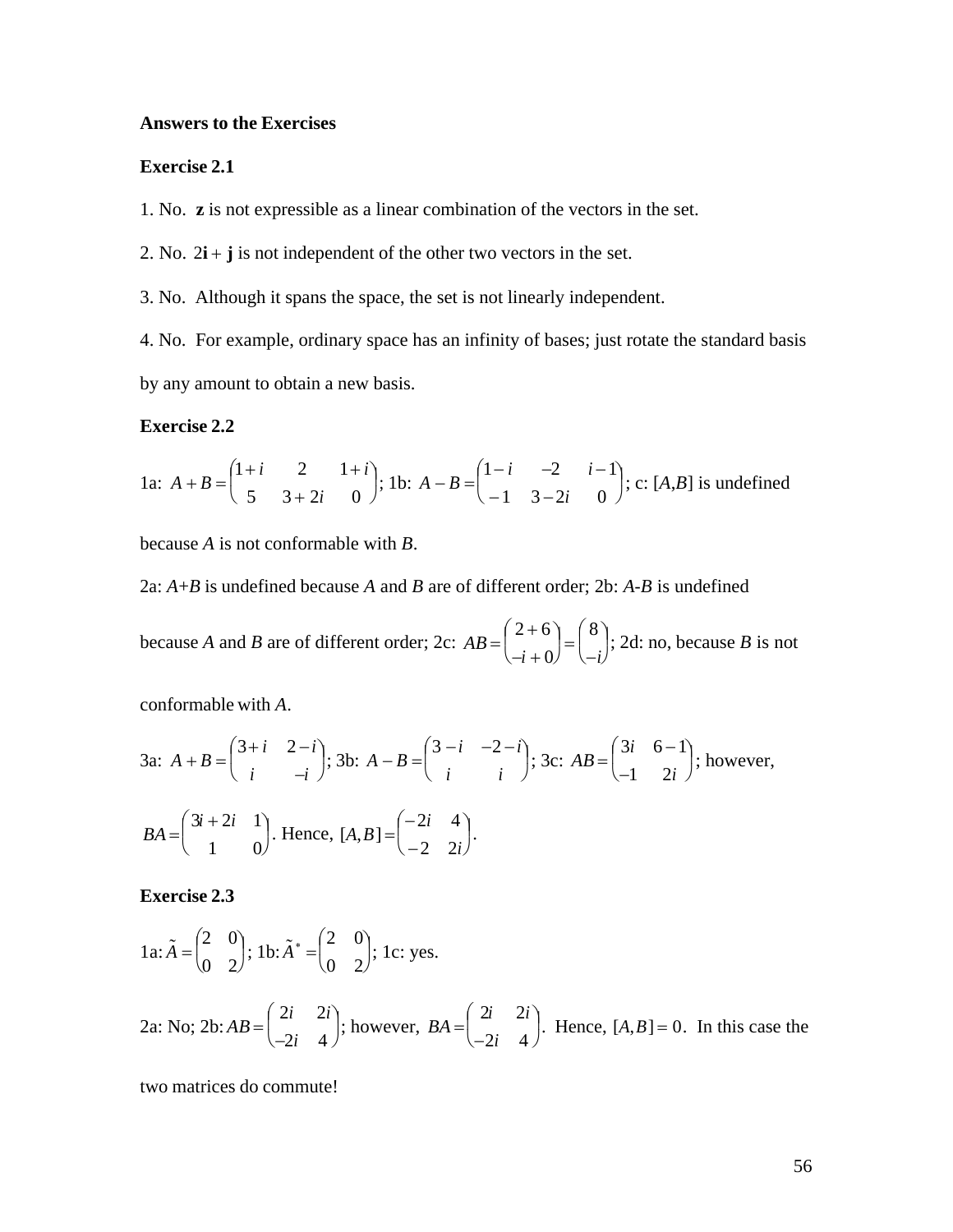$$
3a: \tilde{C} = \begin{pmatrix} 1 & 0 & -i \\ 0 & 2 & 0 \\ i & 0 & 3 \end{pmatrix} \Rightarrow \tilde{C}^* = \begin{pmatrix} 1 & 0 & i \\ 0 & 2 & 0 \\ -i & 0 & 3 \end{pmatrix}.
$$
 So, *C* is Hermitian.

4a: No, because it is not square.

5. 
$$
A + B = \begin{pmatrix} 2+i & i \\ i & 4 \end{pmatrix}
$$
. Hence,  $Tr(A + B) = 6 + i$ . But  $Tr(A) = 4$  and  $Tr(B) = 2 + i$ .

#### **Exercise 2.4**

1a:  $\langle A | B \rangle = 2 \cdot 0 + (-i)(-i) + 0 \cdot 3i + 3 \cdot 1 = 2$ . 1b:  $\langle B|A\rangle = 0.2 + i \cdot i + (-3i) \cdot 0 + 1 \cdot 3 = 2$ . Since,  $2^* = 2$ , the property is verified. 1c:  $\langle A | A \rangle = 2 \cdot 2 + (-i) \cdot i + 0 \cdot 0 + 3 \cdot 3 = 14$ . Hence, normalization gives  $\frac{1}{\sqrt{14}} \begin{bmatrix} 2 \\ i \\ 0 \\ 3 \end{bmatrix}$ . 1d:  $\langle B | B \rangle = 0.0 + i(-i) + (-3i)3i + 1.1 = 11$ . Hence, normalization gives  $\frac{1}{\sqrt{11}} \begin{bmatrix} 0 \\ -i \\ 3i \end{bmatrix}$ .

2a: 
$$
\langle \mathbf{A} | \mathbf{A} \rangle = 3 \cdot 3 + (-i)i + i \cdot (-i) + 1 \cdot 1 = 12
$$
. Hence, normalization gives  $\frac{1}{\sqrt{12}} \begin{bmatrix} 3 \\ i \\ -i \\ 1 \end{bmatrix}$ .

2b: 
$$
\langle B | B \rangle = 0 + 4 + 1 = 5
$$
. So, normalization gives  $\frac{1}{\sqrt{5}} \begin{pmatrix} 0 \\ 2 \\ i \end{pmatrix}$ 

2c:  $\langle C | C \rangle = 0 + 0 + (-i)i = 1$ . So, the vector is already normalized.

3a: It is equal to 1, since all the members of the matrix vector representing  $|e_i\rangle$  are zero, with the exception of the  $i<sup>th</sup>$  member, which is 1.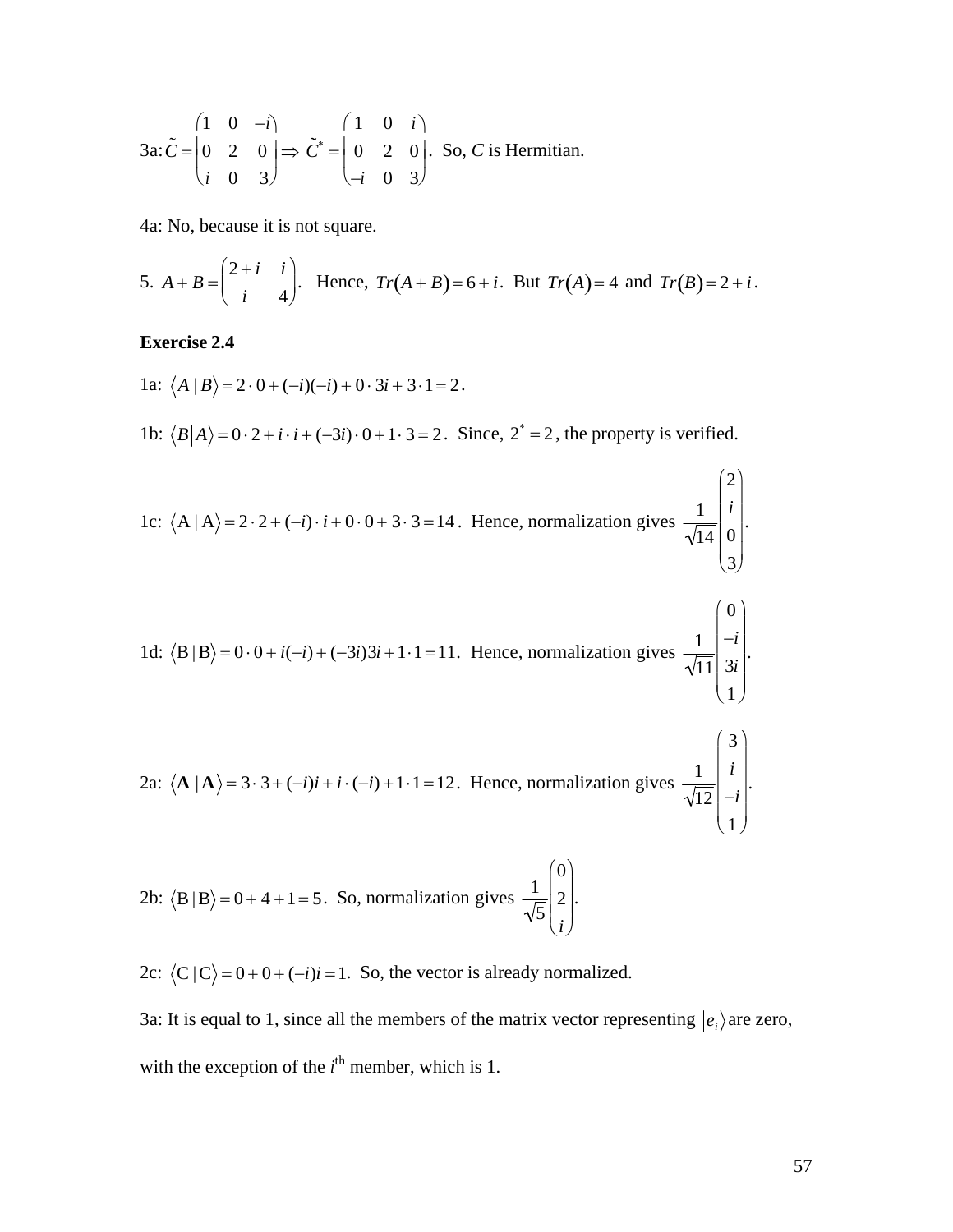3b: It is equal to 1.

3c: Yes.

#### **Exercise 2.5**

1. 
$$
\hat{T}|X\rangle = \begin{pmatrix} x_2 + ix_3 \\ 2ix_1 + 3x_2 + x_3 \\ 3x_2 + -ix_3 \end{pmatrix}
$$
  
2.  $\hat{T}|X\rangle = i\begin{pmatrix} x_2 \\ x_1 \end{pmatrix}$ .

#### **Exercise 2.6**

 $A = \tilde{A}^* = \frac{\hbar}{2} \begin{pmatrix} 0 & -i \\ i & 0 \end{pmatrix}$ , and therefore A is Hermitian. The generic eigenvector equations are

$$
A|X\rangle = \lambda |X\rangle \Longrightarrow \begin{pmatrix} -i\frac{\hbar}{2}x_2 \\ i\frac{\hbar}{2}x_1 \end{pmatrix} = \lambda \begin{pmatrix} x_1 \\ x_2 \end{pmatrix} \Longrightarrow \begin{cases} \lambda x_1 + i\frac{\hbar}{2}x_2 = 0 \\ i\frac{\hbar}{2}x_1 - \lambda x_2 = 0 \end{cases}
$$
 Hence,

$$
0 = \begin{bmatrix} \lambda & i\frac{\hbar}{2} \\ i\frac{\hbar}{2} & -\lambda \end{bmatrix} = -\lambda^2 + \left(\frac{\hbar}{2}\right) \Rightarrow \lambda_{1,2} = \pm \frac{\hbar}{2}.
$$
 Consequently, the two eigenvalues are  $\lambda_1 = -\frac{\hbar}{2}$ 

and  $\lambda_2 = \hbar/2$ . Now, for  $\lambda_1 = -\frac{\hbar}{2}$  we obtain  $x_1 = ix_2$ , and consequently,  $\left| X_{\lambda_1} \right\rangle = x_2 \begin{pmatrix} i \\ 1 \end{pmatrix}$ .

Since  $\langle X_{\lambda_1} | X_{\lambda_2} \rangle = -i \cdot i + 1 = 2$ , normalization yields  $\frac{1}{\sqrt{2}} \begin{pmatrix} i \\ 1 \end{pmatrix}$ .

For  $\lambda_2 = \hbar/2$  we obtain  $x_1 = -ix_2$ , and consequently  $\left| X_{\lambda_2} \right\rangle = x_2 \begin{pmatrix} 1 \\ i \end{pmatrix}$ .

Since 
$$
\langle X_{\lambda_2} | X_{\lambda_2} \rangle = i \cdot (-i) + 1 = 2
$$
, normalization yields  $\frac{1}{\sqrt{2}} \begin{pmatrix} -i \\ 1 \end{pmatrix}$ .